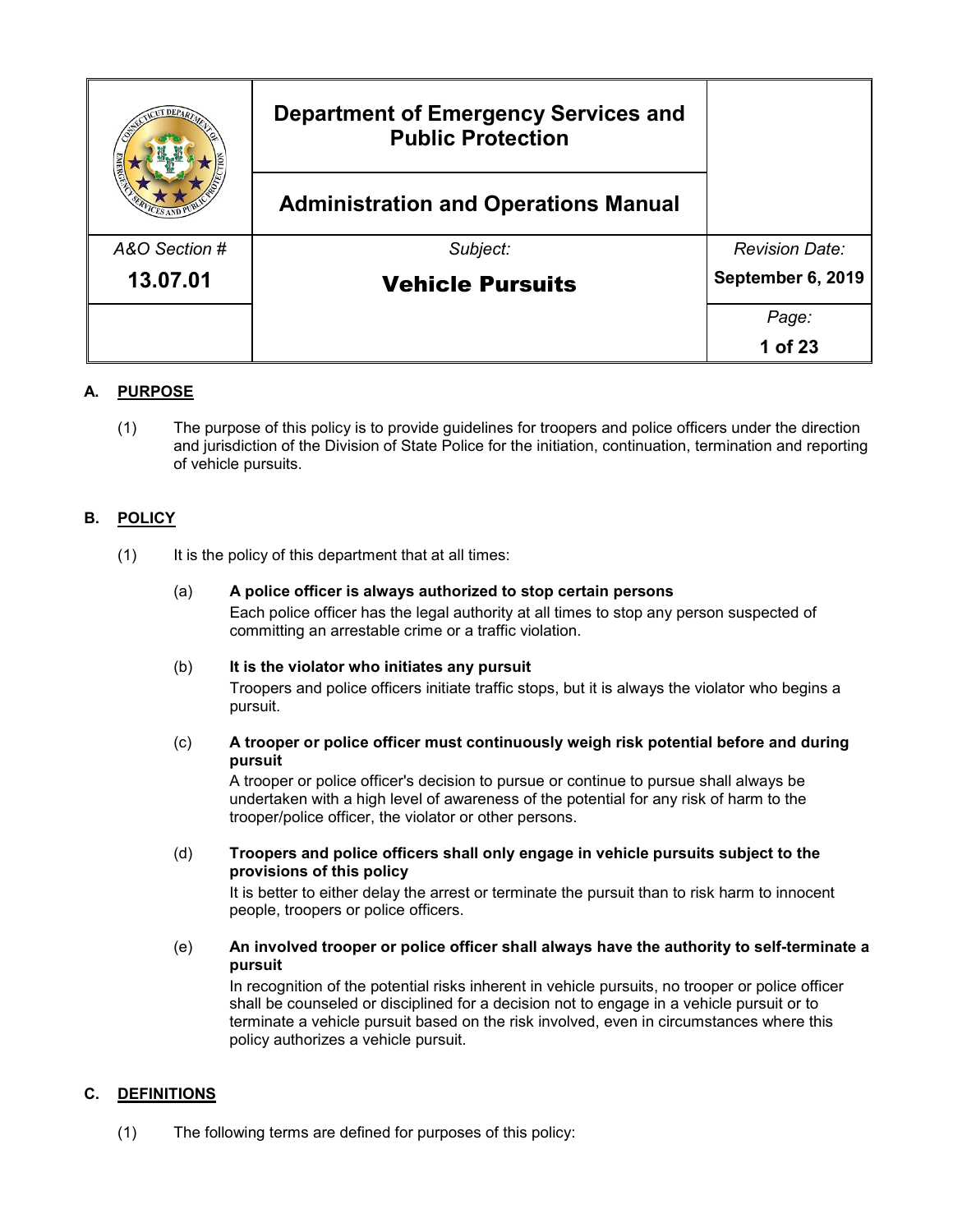- (a) **Boxing in —** Boxing in is the surrounding of a violator's moving vehicle with moving pursuit vehicles, which are then slowed to a stop along with the violator's vehicle.
- (b) **Clear and unreasonable danger —** In regard to emergency response or pursuit driving, a clear and unreasonable danger exists whenever:
	- 1. Vehicle speeds are dangerously excessive or the speed of the police vehicle dangerously exceeds the speed of any overtaken vehicle; or
	- 2. Vehicle or pedestrian traffic requires dangerous maneuvering which exceeds the performance capabilities of the police vehicle or its operator.
- (c) **Crime of Violence —** Means:
	- 1. An offense that has as an element the use, attempted use, or threatened use of physical force against the person or property of another; or
	- 2. Any other offense that is a felony and that, by its nature, involves a substantial risk that physical force against the person or property of another may be used in the course of committing the offense.
- (d) **Divided highway —** A divided highway is any roadway, which includes a physical barrier or median between traffic traveling in opposite directions.
- (e) **Evader —** An evader is a driver who continues to drive his or her vehicle, refusing to pull to the right and stop when he or she knows or should know that audible and/or visual signals are directed to him by a trooper or police officer, but who does not stop and attempts to escape by driving recklessly or at any speed.
- (f) **Heading off —** Heading off is an attempt to terminate a pursuit by pulling ahead of, alongside or toward a violator's moving vehicle to force it to the side of the road or otherwise force it to come to a stop.

# (g) **Paralleling —**

## 1. **Street paralleling**

Street paralleling is the driving of a police vehicle on a street parallel to a street on which a pursuit is occurring;

## 2. **Vehicle paralleling**

Vehicle paralleling is a deliberate offensive tactic or maneuver of one or more patrol vehicles caused by driving alongside the pursued vehicle while it is in motion. Vehicle paralleling should not be undertaken without prior authorization.

(h) **Pursuit —** Means an attempt by a police officer in an authorized emergency vehicle to apprehend any occupant of another moving motor vehicle, when the driver of the fleeing motor vehicle is attempting to avoid apprehension by maintaining or increasing the speed of such vehicle or by ignoring the police officer's attempt to stop such vehicle.

# (i) **Pursuit vehicle —**

## 1. **Primary unit**

The primary unit is any police vehicle that initiates a pursuit or any unit that assumes control of the pursuit as the lead police vehicle behind a fleeing suspect or violator;

2. **Backup unit**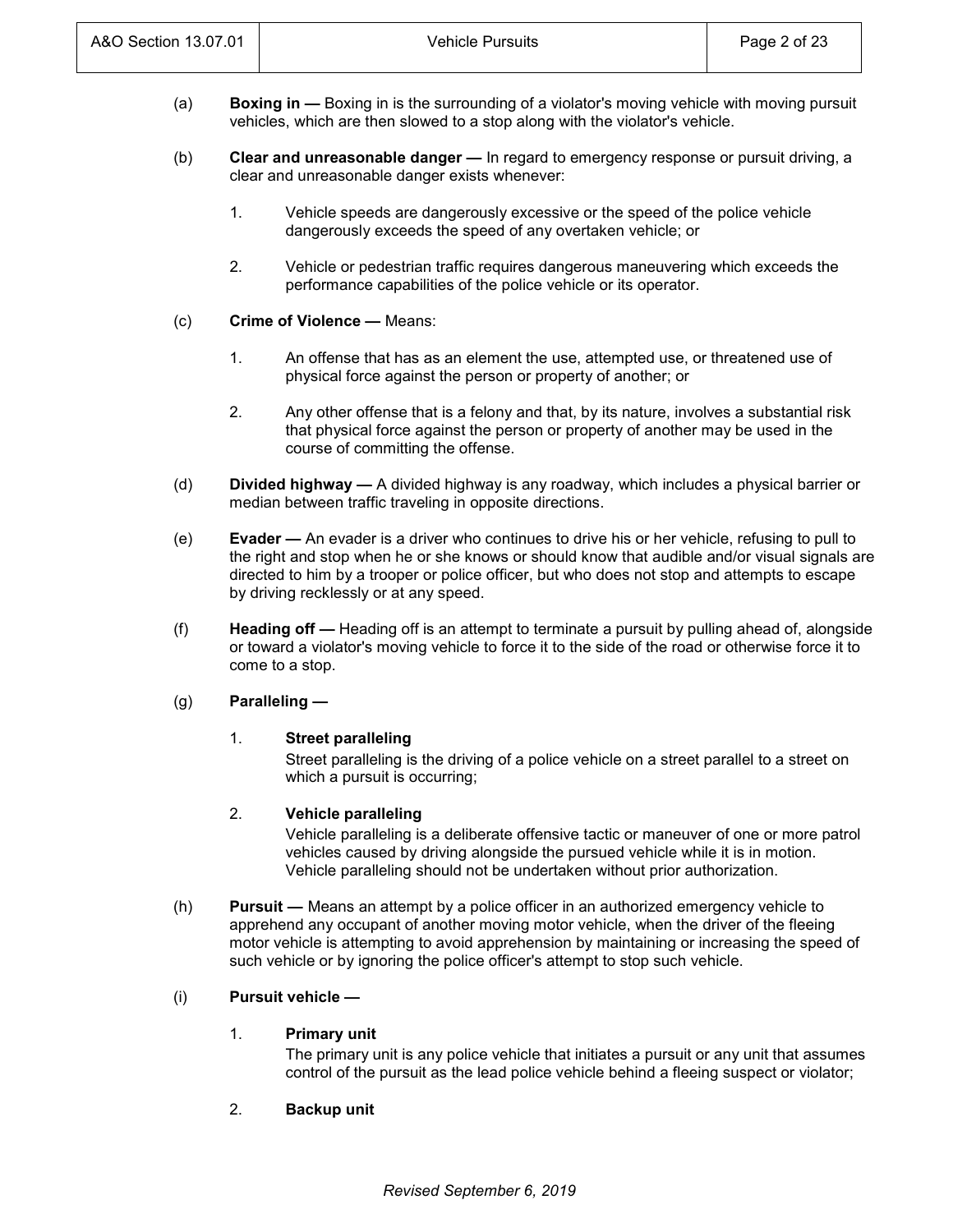A backup unit is any police vehicle that becomes involved in a pursuit as a first or subsequent backup to the primary unit by following the primary unit at a safe distance.

- (j) **Reckless evader —** A reckless evader is any driver who, in order to escape or avoid apprehension by a trooper or police officer, drives a vehicle recklessly and/or at speeds which are so extreme under the prevailing conditions that his or her involvement in a collision is probable should he or she continue.
- (k) **Roadblock —** A roadblock is a restriction or obstruction, which is used to prevent the free passage of motor vehicles on a roadway in order to apprehend a suspect or traffic violator. A roadblock may be established as a partial (restrictive) or a complete (obstructive) roadblock.

## 1. **Avenue of escape**

An avenue of escape is any gap in a partial roadblock, which requires the violator to decrease his or her vehicle's speed in order to bypass the roadblock;

# 2. **Blocking vehicle**

A blocking vehicle is an *unoccupied police vehicle*, which is placed perpendicular to a roadway or angled in such a way as to create an obstruction to traffic.

- (l) **Supervisor —** For the purposes of this section a supervisor is any trooper who, by virtue of rank, function or assignment, is responsible for the direction or supervision of the activities of other troopers or police officers in active pursuit.
- (m) **Vehicle contact action —** Vehicle contact action is any action undertaken by a pursuing trooper or police officer that is intended to result in contact between a moving pursuit vehicle and the vehicle being pursued.
- (n) **Violator —** A violator is a person who a trooper or police officer reasonably believes:
	- 1. Has committed an arrestable crime or a traffic violation; or
	- 2. Is a driver who poses an immediate threat to the safety of the public or to any police officer.
- (o) **Violent felony —** A violent felony involves an actual or threatened attack, which the trooper or police officer has reasonable cause to believe could or has resulted in death or serious bodily injury.

# **D. ENGAGING IN VEHICLE PURSUITS** CALEA 41.2.2b

- (1) A trooper or police officer may only engage in a vehicle pursuit if he or she has reasonable suspicion to believe the driver or occupant(s) of the pursued vehicle has committed, is attempting to commit or will imminently commit a crime of violence (actual or threatened), or there are articulable exigent circumstances that warrant the need to apprehend the suspect in a timely manner because of the potential for harm to the public if apprehension does not occur.
	- (a) Infractions, property crimes (including stolen vehicles) and non-violent misdemeanors and felonies are not cause to engage in pursuit, absent articulable exigent circumstances.
		- 1. The act of eluding alone by a violator shall not constitute justification to engage in a pursuit of such a violator.
- (2) A pursuit shall not be automatically undertaken, even if otherwise allowed by subsection (1) of this policy immediately above. A trooper or police officer shall make an objectively reasonable determination to engage in or continue a vehicle pursuit based on an assessment that the immediate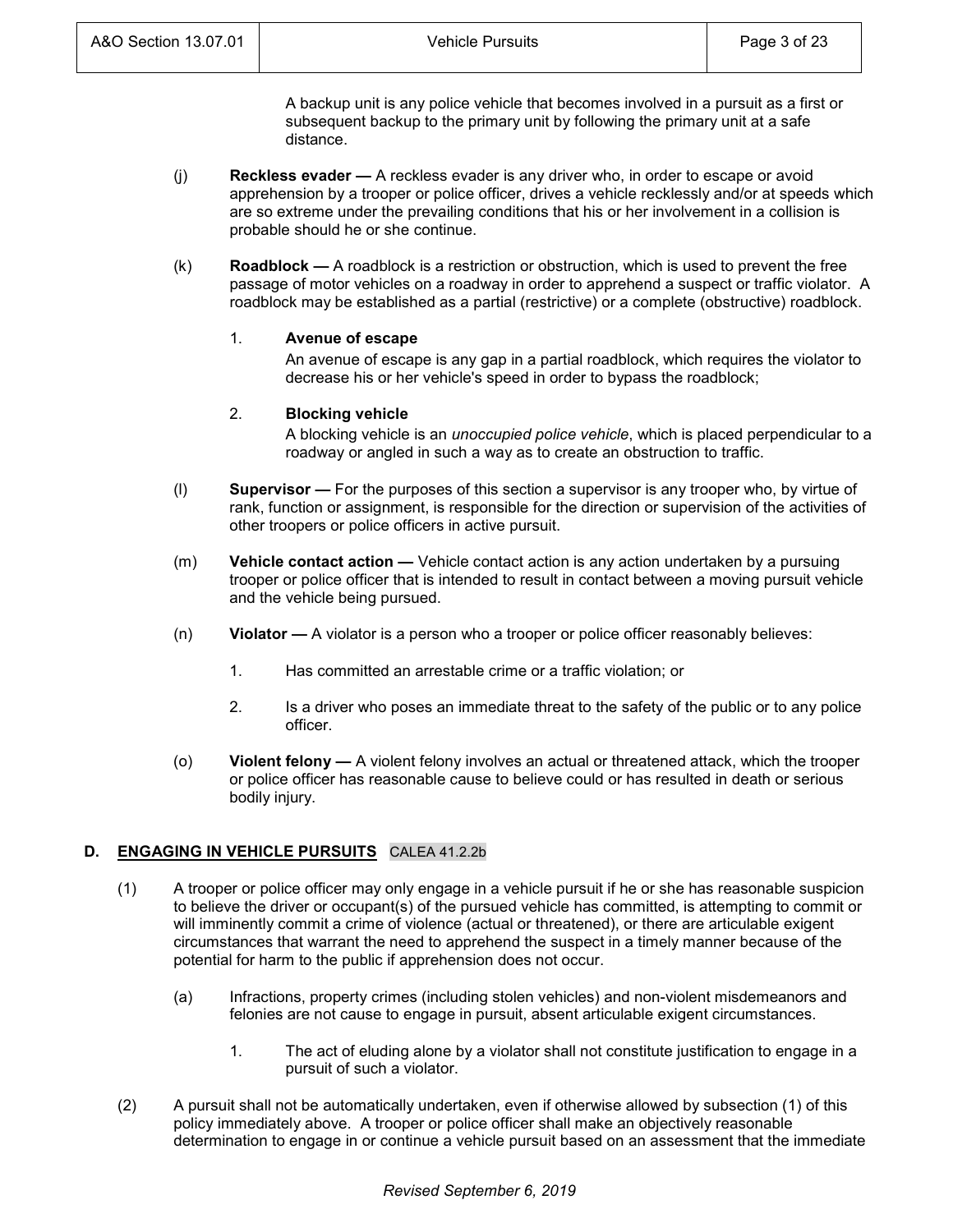danger to the trooper or police officer and the public created by the pursuit is less than the immediate or potential danger to the public should the vehicle occupants remain at large. Such a determination shall be based on the following factors: CALEA 41.2.2a

- (a) The underlying crime for which the suspect is being pursued (e.g. whether the crime is a violent felony versus a property crime);
- (b) The actions of the violator vehicle;
- (c) Whether the identity of the suspect is known to the point where later apprehension is possible;
- (d) Volume, type, speed and direction of vehicular traffic, including the vehicle pursued;
- (e) Nature of and familiarity with the area (e.g. residential, commercial, school zone, limited access highway);
- (f) Environmental factors (e.g. weather, darkness, lighting, visibility);
- (g) Road conditions (e.g. roadway topography, road surface condition, work zone, traffic controls, ice);
- (h) Population density and volume of pedestrian and bicycle traffic;
- (i) Police vehicle capability and condition;
- (j) Type of vehicle being pursued;
- (k) The pursuing trooper or police officer knows, or reasonably believes the operator of the fleeing vehicle is a juvenile; and
- (l) The perceived mindset of the violator, if known, and their ability to properly assess the dangerousness of their actions during the course of pursuit.
- (3) The factors listed in subsection (2) above shall be continuously reassessed for the duration of the pursuit.

## **E. PRIMARY PURSUIT UNIT DUTIES AND RESPONSIBILITIES** CALEA 41.2.2c

(1) In addition to all other pertinent directives of this manual, troopers and police officers in pursuit shall:

## (a) **Close the distance on the violator's vehicle to safely effect a traffic stop**

There will be times when a suspect or traffic violator is operating his or her vehicle too fast or too erratically to employ a gradual preplanned approach, but whenever possible:

# 1. **Pass vehicles carefully**

Exercise caution when overtaking other vehicles, since a vehicle operator may change lanes abruptly or stop without warning.

# 2. **Obtain and call in the suspect vehicle registration number**

Before signaling a violator or suspect to stop, position your vehicle behind his or her vehicle so that you can read the registration number, describe the vehicle and radio in the information while also being able to more effectively observe the motorist, the vehicle and any passengers or load.

3. **Use emergency lights and siren**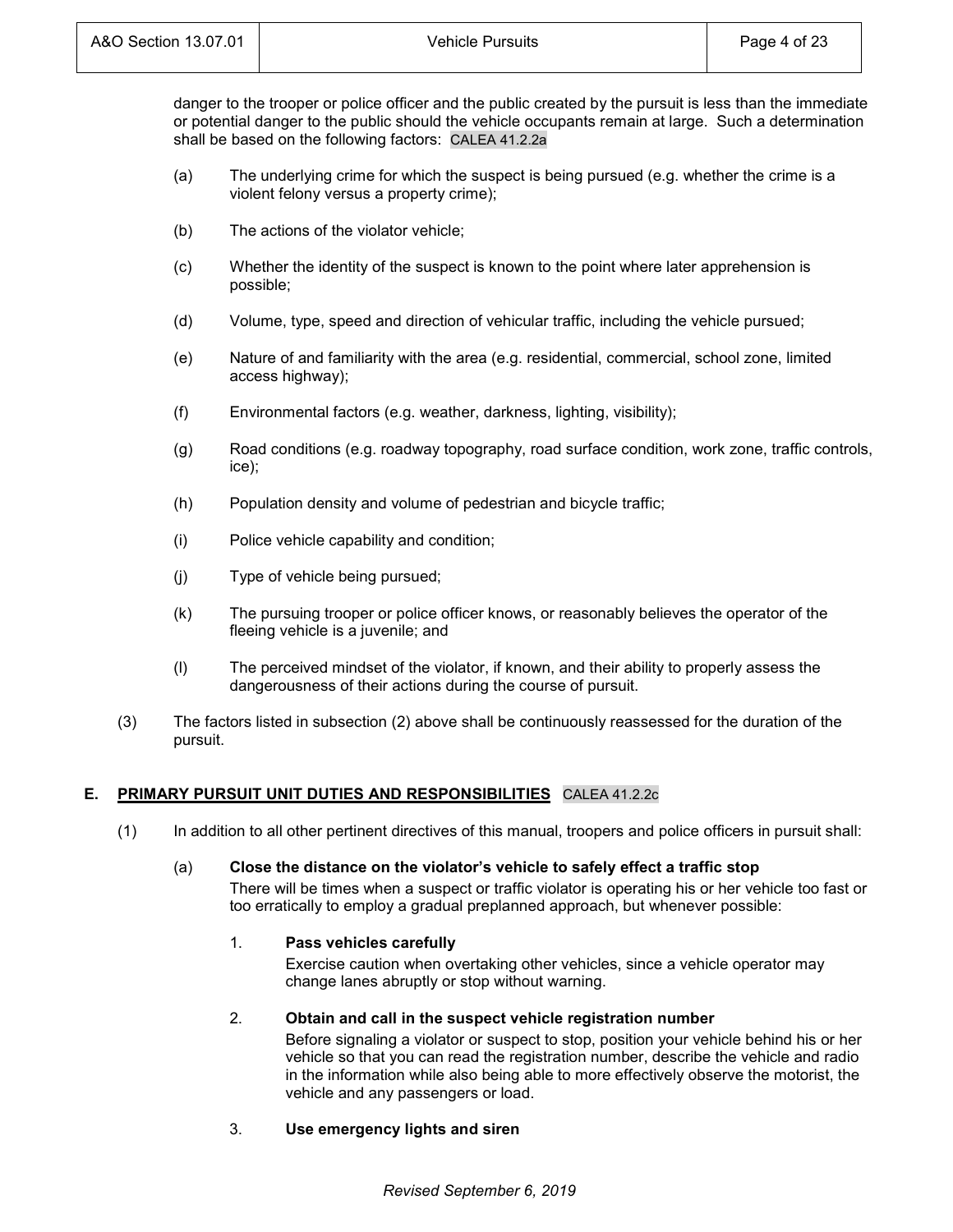When pursuing a violator, the police vehicle's emergency lights and siren shall be activated throughout the duration of the pursuit, with the police vehicle positioned so that audible or visual signals to halt can be effectively communicated to the motorist.

[a] Ensure that the vehicle's Mobile Video Recorder (MVR) and the trooper or police officer's Body-Worn Camera (BWC), if equipped, have all video and audio recording activated and are continuously operated for the duration of the pursuit, including during the actions taken to bring the pursuit to its final outcome (e.g. arrest, use of force, termination).

## 4. **Notify the troop of the pursuit as early as possible**

If a violator appears to be attempting to evade apprehension after being signaled to stop, immediately alert the troop which has operational control of the area where the pursuit begins, via radio.

## (b) **Provide necessary information to troop dispatch at the start of the pursuit**

#### 1. **Call in as much of the following information as possible**

A trooper or police officer in pursuit shall immediately provide as much of the following as possible:

- [a] Radio ID number of the trooper or police officer;
- [b] Violator vehicle description and registration number;
- [c] Location and direction of travel;
- [d] Initial reason for pursuit;
- [e] Number of occupants observed; and
- [f] Presence of hazardous traffic, weather, or road conditions.

#### 2. **Effect of failure to provide requested information**

Failure to fulfill any reasonable request for information shall be sufficient cause for termination of pursuit by the commander, duty supervisor or desk officer.

#### (c) **Be aware of operational control considerations**

The pursuing trooper or police officer has original operational control of the pursuit. Original operational control only pertains to the immediate field of operations, which is at all times subordinate to the directives of a commander, duty supervisor, or desk officer.

#### (d) **Maintain safe distances between vehicles**

## (e) **Always consider voluntary termination of pursuit** CALEA 41.2.2i

The decision to begin to pursue or to continue to pursue is always reversible and the involved trooper/police officer and supervisor or desk officer must constantly question if the need for an immediate apprehension justifies beginning or continuing pursuit. The involved trooper or police officer always has the authority to self-terminate a pursuit.

### 1. **Notify the troop whenever you discontinue pursuit**

Notify the troop of your termination of a pursuit as soon as possible so that all other responding mobile units may be alerted by the desk officer to resume normal driving operations, thereby reducing risks to all persons.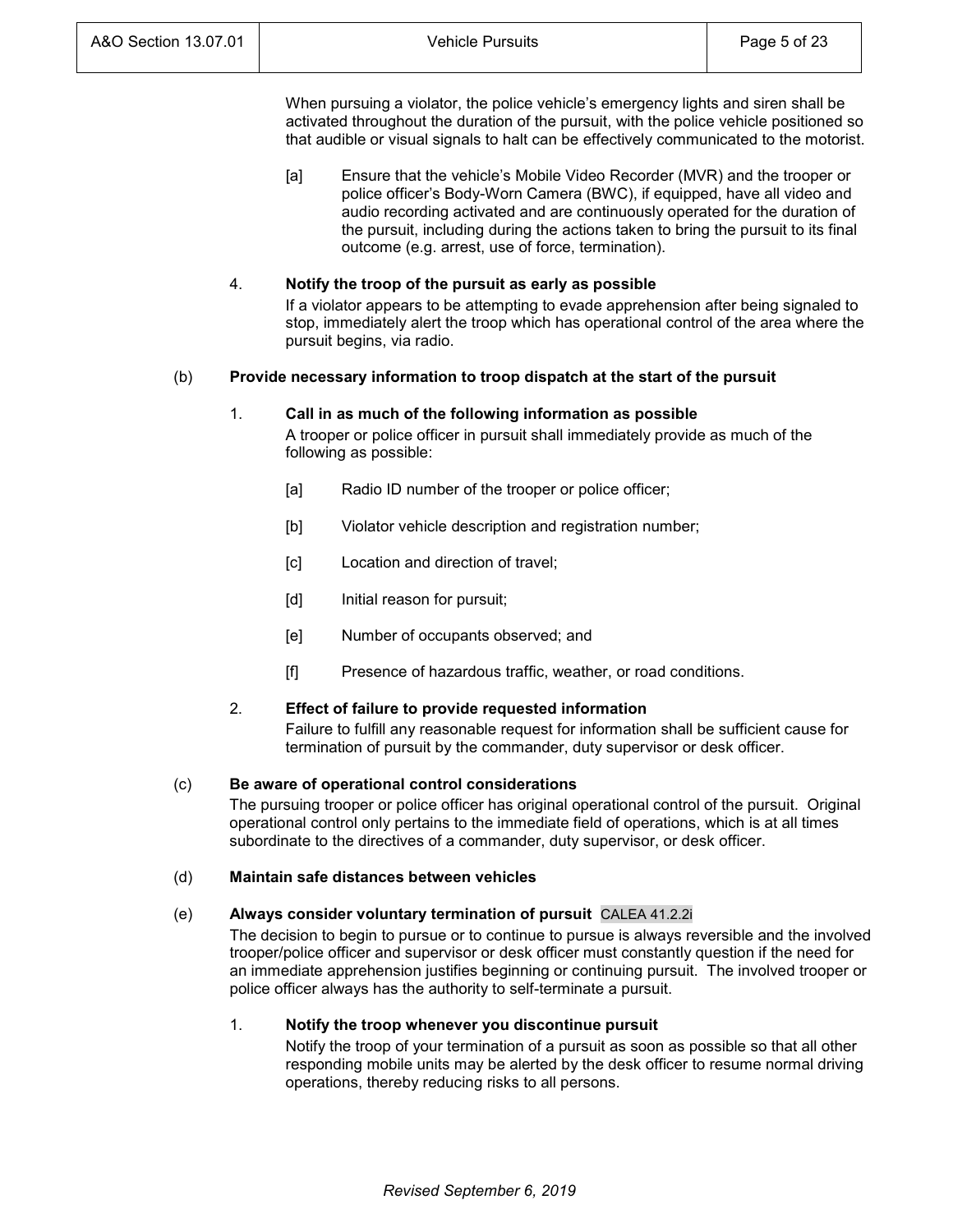| 2. | Alert motorists around you by taking deliberate action                               |  |  |  |  |  |  |
|----|--------------------------------------------------------------------------------------|--|--|--|--|--|--|
|    | Upon termination of the pursuit, all pursuit units shall pull to the right side of   |  |  |  |  |  |  |
|    | the roadway and stop at the nearest location where it is practical and safe to do    |  |  |  |  |  |  |
|    | so. Deactivate the siren and at least the forward facing emergency lights as soon as |  |  |  |  |  |  |
|    | possible.                                                                            |  |  |  |  |  |  |

- [a] Such actions alert motorists around you that you are no longer in pursuit.
- [b] If the violator observes your actions, he or she is more likely to realize that you are no longer pursuing and high risk driving behavior may be discontinued, thereby posing less of a threat to public safety (See *Mason v. Bitton*, 85 Wash. 2d 321, 534 P. 2d 1360 [1975]).

# (f) **Follow criteria for mandatory termination of pursuit** CALEA 41.2.2h

Pursuit shall end whenever any one of the following ten conditions or events occurs (See section J for a more comprehensive explanation of factors):

- 1. When instructed to do so by a commander, duty supervisor or desk officer;
- 2. When risks outweigh the need for an immediate apprehension;
- 3. When a violator's identity has been adequately established, and later apprehension can occur;
- 4. When the pursuing trooper or police officer knows or is reasonably certain that the fleeing vehicle is operated by a juvenile, and the offense is not a violent felony;
- 5. When poor environmental conditions exist;
- 6. When the pursued vehicle's location is unknown or its capabilities are excessive;
- 7. When injury to any person occurs or is likely to have occurred;
- 8. When a clear and unreasonable danger exists;
- 9. During certain unanticipated conditions, events or circumstances; or
- 10. During pursuit of a reckless traffic evader under certain conditions.

# **F. BACKUP UNIT DUTIES AND RESPONSIBILITIES** CALEA 41.2.2d

- (1) In addition to all other pertinent directives of this manual, troopers and police officers engaged in an active pursuit shall:
	- (a) **Notify the troop as you become engaged in an active pursuit**
		- 1. *Up to two backup units are normally permitted in active pursuit* Pursuers are normally limited to one primary unit and two back-up units.
		- 2. *Additional units may be authorized by a supervisor or commander* Additional back-up units will be determined by:
			- [a] Nature and severity of any offense; or
			- [b] Presence of multiple suspects or vehicles; or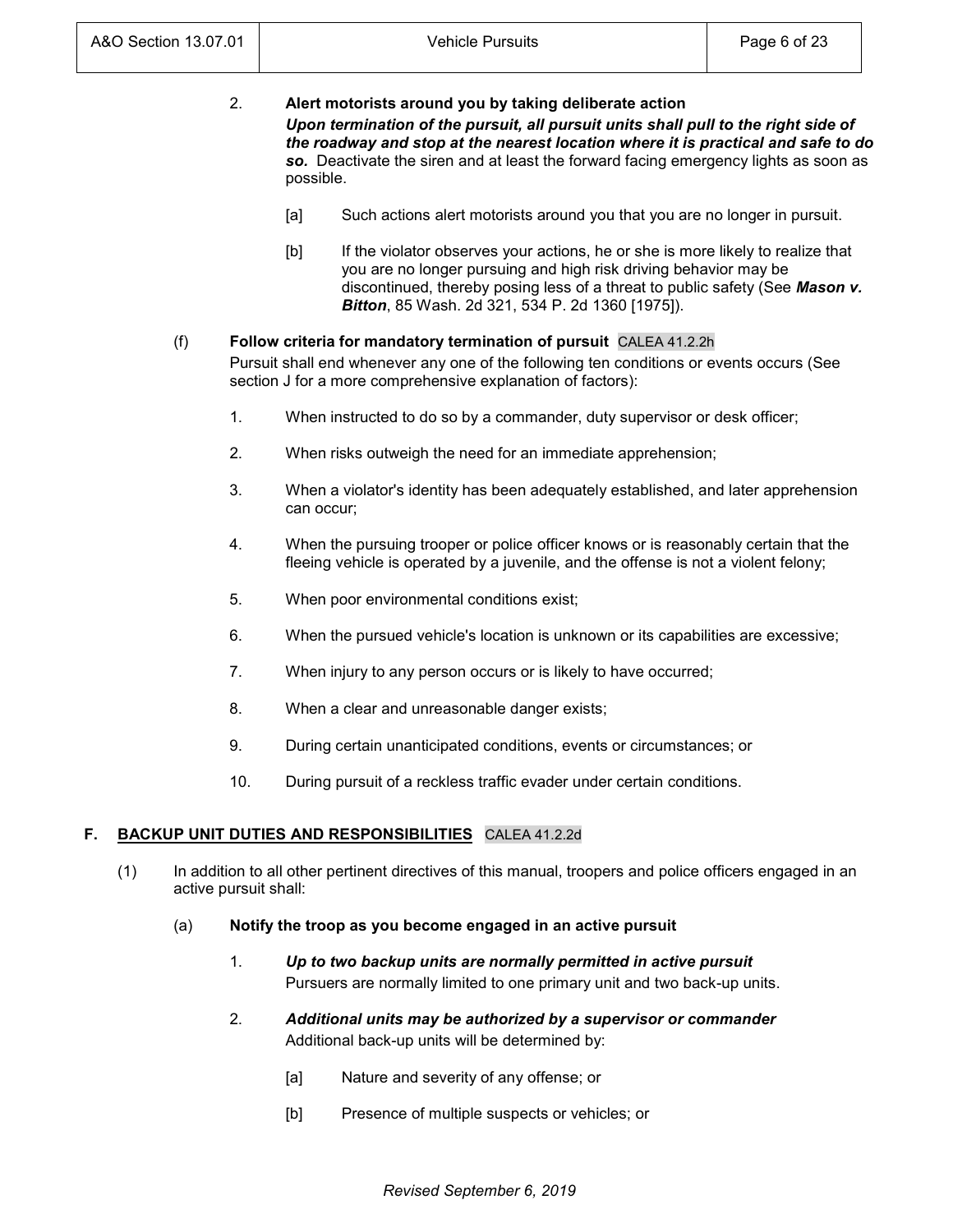- [c] Whenever facts warrant the risk created by involvement of additional pursuit vehicles.
- [d] A desk officer may not authorize more than three units into a pursuit, except as directed by the supervisor or commander.
- [e] Other units should be aware of the direction and progress of the pursuit, but should not actively join or parallel the pursuit unless so ordered.

# (b) **Assume primary responsibility for radio communications during the pursuit**

A primary duty of the first back-up unit shall assume responsibility for radio communications, allowing the primary unit to devote full attention to driving.

## (c) **Maintain safe intervals between all vehicles**

(d) **Avoid intersecting the path of any high speed suspect, pursuit, or other vehicle**

## (e) **Be prepared to assume primary pursuit unit duties**

If the primary unit is disabled or is involved in a crash, the first back-up unit will become the primary unit and request another back-up unit to join in the pursuit.

- 1. The second back-up unit will immediately discontinue pursuit and assist disabled vehicles or injured persons.
- 2. If only one back-up unit is available when a crash occurs, that unit will stop, render aid, and notify the troop of the circumstances.
- 3. The troop will advise the troop supervisor that a new back-up unit is required and the next unit to join in pursuit will radio in as the back-up or primary unit as required.

# (f) **Use emergency lights and siren**

When pursuing a violator, the police vehicle's emergency lights and siren shall be activated throughout the duration of the pursuit, with the police vehicle positioned so that audible or visual signals to halt can be effectively communicated to the motorist.

1. Ensure that the vehicle's Mobile Video Recorder (MVR) and the trooper or police officer's Body-Worn Camera (BWC), if equipped, have all video and audio recording activated and are continuously operated for the duration of the pursuit, including during the actions taken to bring the pursuit to its final outcome (e.g. arrest, use of force, termination).

# **G. COMMUNICATION PERSONNEL DUTIES AND RESPONSIBILITIES** CALEA 41.2.2f

(1) In addition to all other pertinent directives of this manual, communication personnel involved in pursuit operations shall be responsible for the following:

## (a) **Avoid the unnecessary use of codes and signals**

Troop communication personnel shall direct pursuit operations in plain language by avoiding the routine use of radio codes and signals that may confuse unassigned personnel who can monitor the radio and assist or avoid the pursuit.

## (b) **The troop desk officer shall:**

- 1. Advise all units that a pursuit is active;
- 2. Maintain and control radio communications;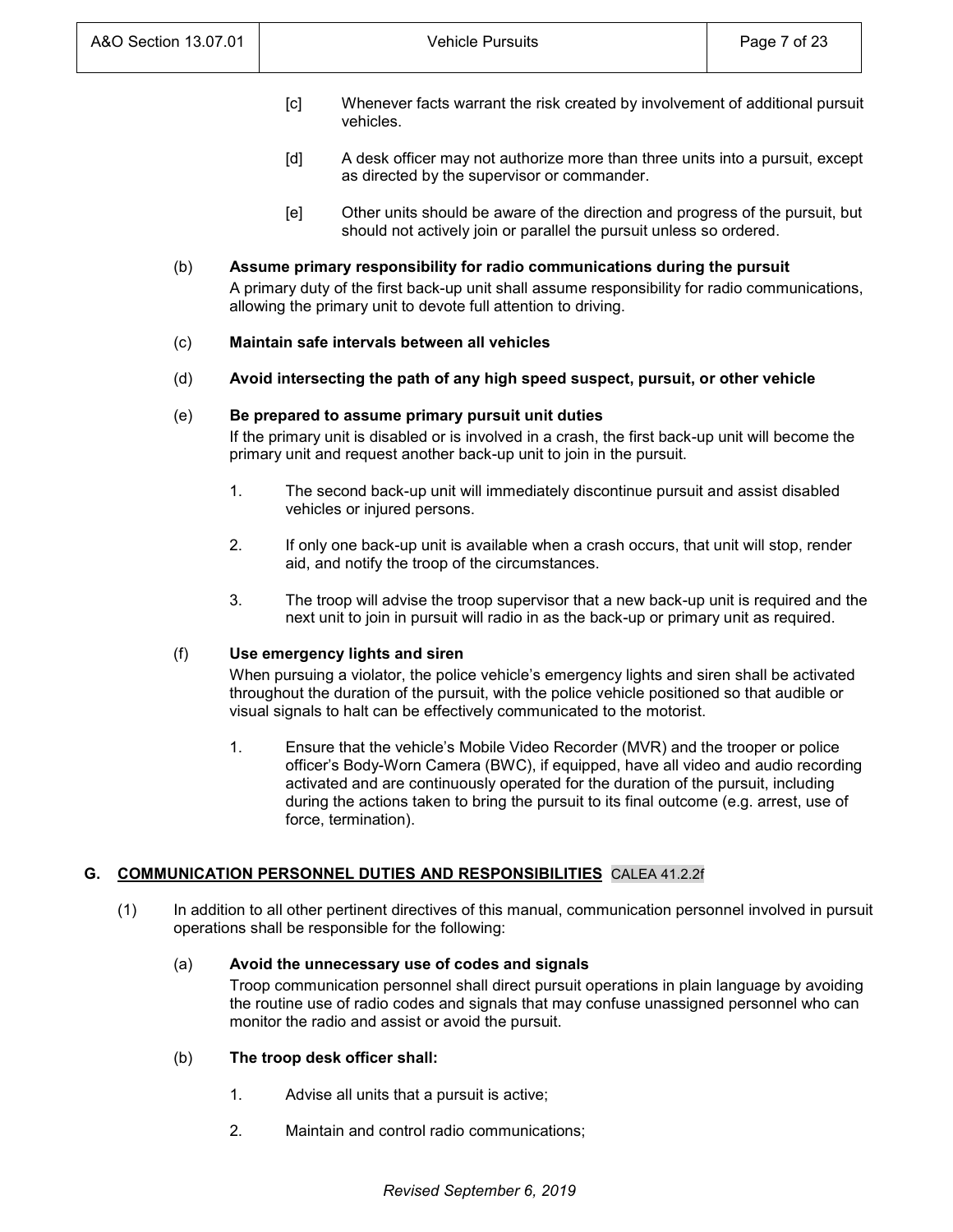| A&O Section 13.07.01 |    |                                                                                                                                                                                 | Page 8 of 23                                                              |  |  |
|----------------------|----|---------------------------------------------------------------------------------------------------------------------------------------------------------------------------------|---------------------------------------------------------------------------|--|--|
|                      | 3. | Coordinate assistance at the direction of the duty supervisor or troop commander;                                                                                               |                                                                           |  |  |
|                      | 4. | Monitor the pursuit until it concludes or crosses into another troop area, and<br>operational control has been turned over to the other troop area.                             |                                                                           |  |  |
| (c)                  |    |                                                                                                                                                                                 | The troop desk officer will direct an available dispatcher to:            |  |  |
|                      | 1. | Record the following incident information for input into the Computer Aided Dispatch<br>(CAD) system event for the pursuit:                                                     |                                                                           |  |  |
|                      |    | [a]                                                                                                                                                                             | Date and time pursuit began and ended;                                    |  |  |
|                      |    | [b]                                                                                                                                                                             | ID numbers of involved troopers and / or police officers;                 |  |  |
|                      |    | [c]                                                                                                                                                                             | Initial reason given for pursuit;                                         |  |  |
|                      |    | [d]                                                                                                                                                                             | Pursuit result;                                                           |  |  |
|                      |    | [e]                                                                                                                                                                             | Name of the commander, supervisor, or desk officer in charge.             |  |  |
| 2.                   |    |                                                                                                                                                                                 | Notify the duty supervisor and/or troop commander that pursuit has begun; |  |  |
|                      | 3. | Perform all relevant operator/motor vehicle inquiries;                                                                                                                          |                                                                           |  |  |
|                      | 4. | Advise the DESPP Communications Center of the pursuit;                                                                                                                          |                                                                           |  |  |
|                      | 5. | Monitor incoming calls for emergencies;                                                                                                                                         |                                                                           |  |  |
|                      | 6. | Provide a chronology of the events of the pursuit to the supervisor having operational<br>control of the pursuit to assist with completion of required after-pursuit reporting. |                                                                           |  |  |
| (d)                  |    |                                                                                                                                                                                 | Notify all units whenever the pursuit ends or is terminated               |  |  |

The duty supervisor, or for (1), (2), and (3) below in the absence of a duty supervisor, the desk officer shall:

# (1) **Upon notification that a pursuit has begun, evaluate the situation**

- (a) If pursuit appears justified, the supervisor shall assert control over it immediately and may order other units into or out of the pursuit;
- (b) If pursuit appears not to be justified or the risks known outweigh the need for an immediate apprehension, the supervisor shall order termination of the pursuit.

# (2) **When assuming control over the pursuit, the duty supervisor should:**

- (a) Verify that no more than the required units are involved;
- (b) Designate the number and identity of appropriate back-up units;
- (c) Request assistance from available department aircraft and similar resources;
- (d) Consider the use of electronic remote engine disablement features installed on the violator vehicle, if any, when appropriate (e.g. OnStar for stolen vehicle);
- (e) Determine if the proper radio frequency is being used;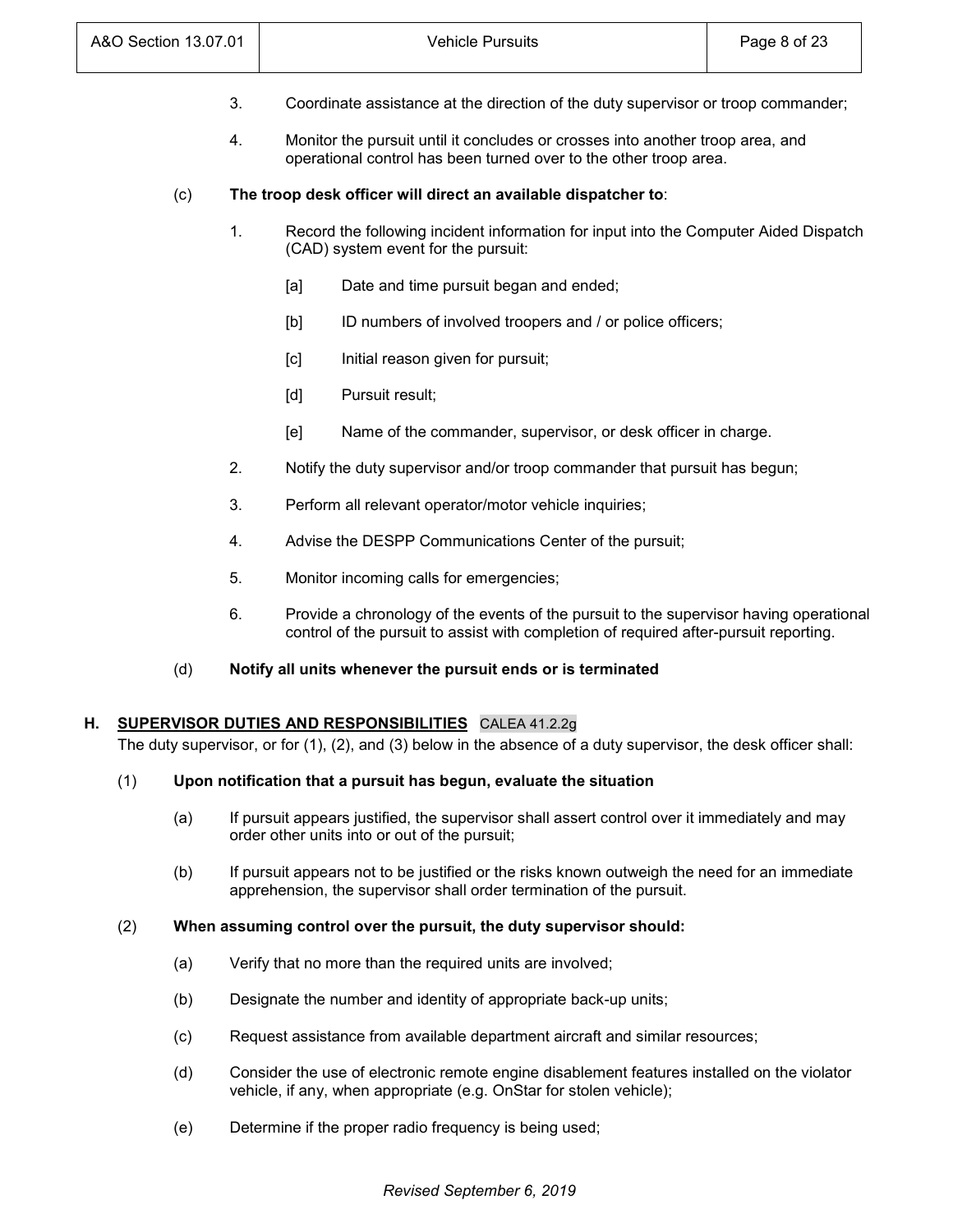- (f) Alert adjacent troops and police departments to the progress of the pursuit;
- (g) Terminate the pursuit if such action is appropriate or prudent.

## (3) **Direct and control the pursuit**

The supervisor shall direct and control the pursuit to the greatest extent possible until the pursuit ends or operational control is turned over to another troop or police department.

- (a) In the absence of pertinent information requested from pursuit units, the duty supervisor may terminate pursuit.
- (b) As with most tactical situations, it is not necessary that the duty supervisor be physically present at the scene to coordinate or assert control over a pursuit*.*
- (c) If pursuit enters another troop area, that troop supervisor or desk officer shall assume operational control of the pursuit as soon as feasible.

## (4) **Respond to the scene as required**

- (a) Whenever practical, a supervisor should respond to the scene where a vehicle has been stopped following a pursuit.
- (b) If the pursuit ends in a traffic crash or otherwise results in death or injuries, the supervisor of the troop area where the pursuit ends shall respond to the scene and submit a written report to the district commander detailing the circumstances of the incident as soon as practical, through the chain of command.
	- 1. **Mandatory notification to the Commanding Officer of the Traffic Services Unit shall be made for a response by the Collision Analysis and Reconstruction Squad (C.A.R.S.), whenever any serious injury or fatal accident arises from a department pursuit, including those undertaken by police officers under the direction and jurisdiction of the Division of State Police.**

## (5) **Conduct after-pursuit activities and determine the status of all involved parties**

- (a) At the end of each pursuit, the supervisor shall account for the status of each trooper and police officer involved or potentially involved in the pursuit and shall assign follow-up duties such as who is responsible for crash investigations, status reports for injured persons, and the writing of various reports, etc.
- (b) In accordance with section L below, supervisors shall complete a morning report synopsis for submission to the Office of Field Operations, and conduct a thorough investigation of the facts and circumstances of the pursuit, documenting such on the Motor Vehicle Pursuit Summary, Analysis, and Critique Report, form DPS-63-C.

## **I. TROOP COMMANDER DUTIES AND RESPONSIBILITIES**

# (1) **Assume control over the pursuit**

- (a) A troop commander shall exert overall command and control through the supervisor or desk officer or may take personal operational control of the pursuit if physically present at the troop when a pursuit occurs.
- (2) **Require written Pursuit Summary, Analysis and Critique Report**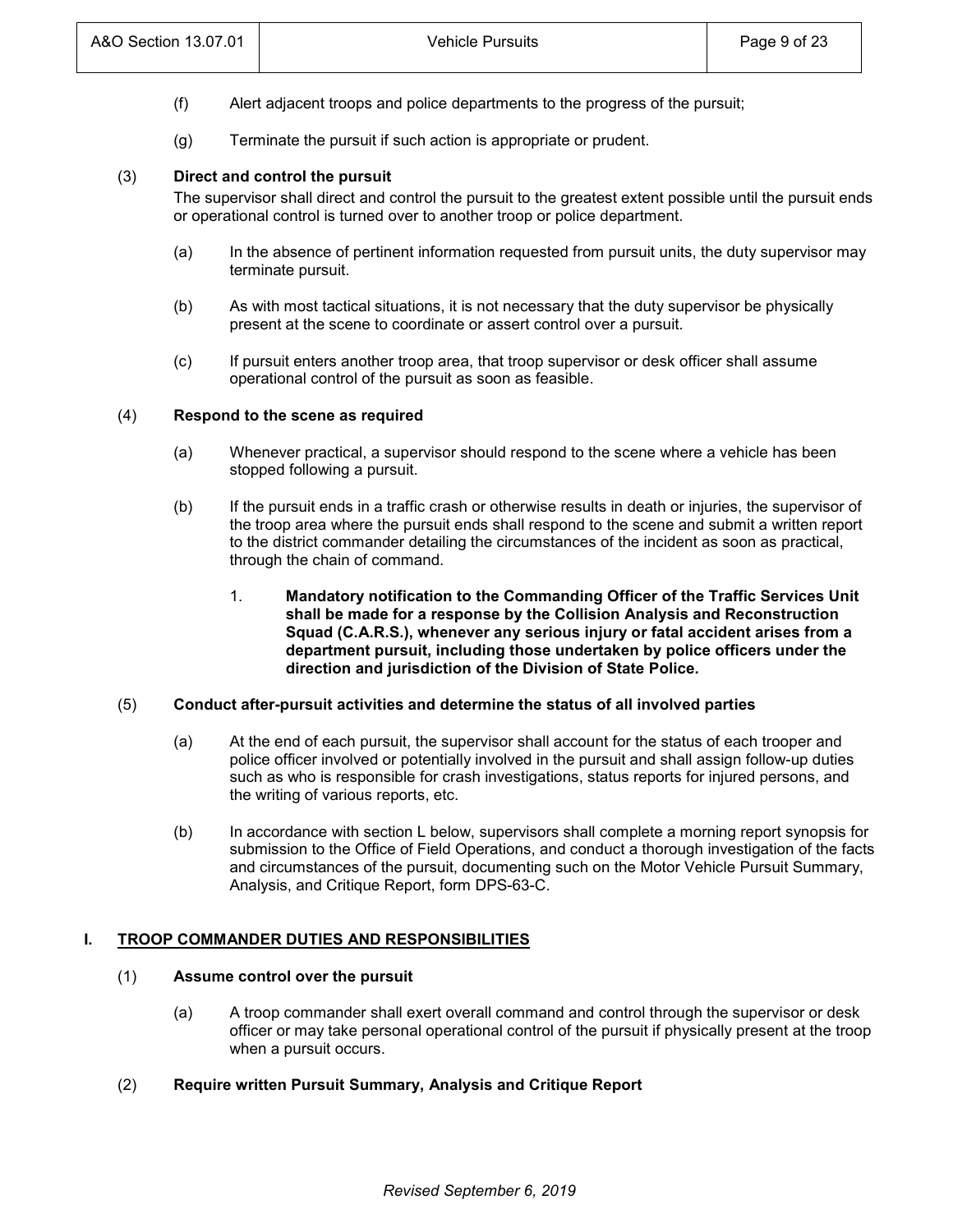(a) In accordance with section L below, commanders shall ensure pursuits are properly documented and analyzed. Commanders shall also review all pursuit related reports and media made available to them to review the performance of those involved.

## **J. CONDUCTING VEHICLE PURSUITS**

(1) Once any pursuit is entered into by a trooper or police officer, the following matters shall be adhered to:

## (a) **Notify troop dispatch of the pursuit**

- 1. Report the pursuit immediately to troop dispatch via radio.
- 2. The desk officer will then notify the troop commander or duty supervisor of the pursuit.

## (b) **Operational control of the pursuit**

- 1. The troop commander or the duty supervisor shall assume overall command of the pursuit as soon as possible and will exercise control and supervision through the desk officer.
- 2. Responsibility for pursuit extends to all involved persons.
- 3. If a troop commander or shift supervisor is unavailable, operational control will be assumed by the desk officer.

#### (c) **Terminating pursuit**

## 1. **General considerations** CALEA 41.2.2i

The decision to begin to pursue or to continue to pursue is always reversible and the involved trooper / police officer and supervisor must constantly question if the need for an immediate apprehension justifies beginning or continuing a pursuit. The involved trooper or police officer always has the authority to self-terminate a pursuit.

## 2. **A pursuit shall be terminated whenever:** CALEA 41.2.2h

- [a] **Instructed to do so by the commander, on-duty shift supervisor or desk officer;** or
- [b] **Risks of pursuit outweigh the need for an immediate apprehension** When in the opinion of the trooper or police officer in pursuit or any commander, duty supervisor, or desk officer in charge, *there is a clear and unreasonable danger* to the trooper, police officer or other users of the highway created by the pursuit, which outweigh the necessity for an immediate apprehension to eliminate the threat to public safety that would reasonably be posed by the escape of the violator or suspect, or by continuation of his or her actions; or

## [c] **The violator's identity is adequately established and later apprehension can occur**

The violator's identity has been established to a point where an apprehension can be reasonably accomplished later, *and there is no longer a need for an immediate apprehension to eliminate the threat to the safety of the public or to any police officer*; or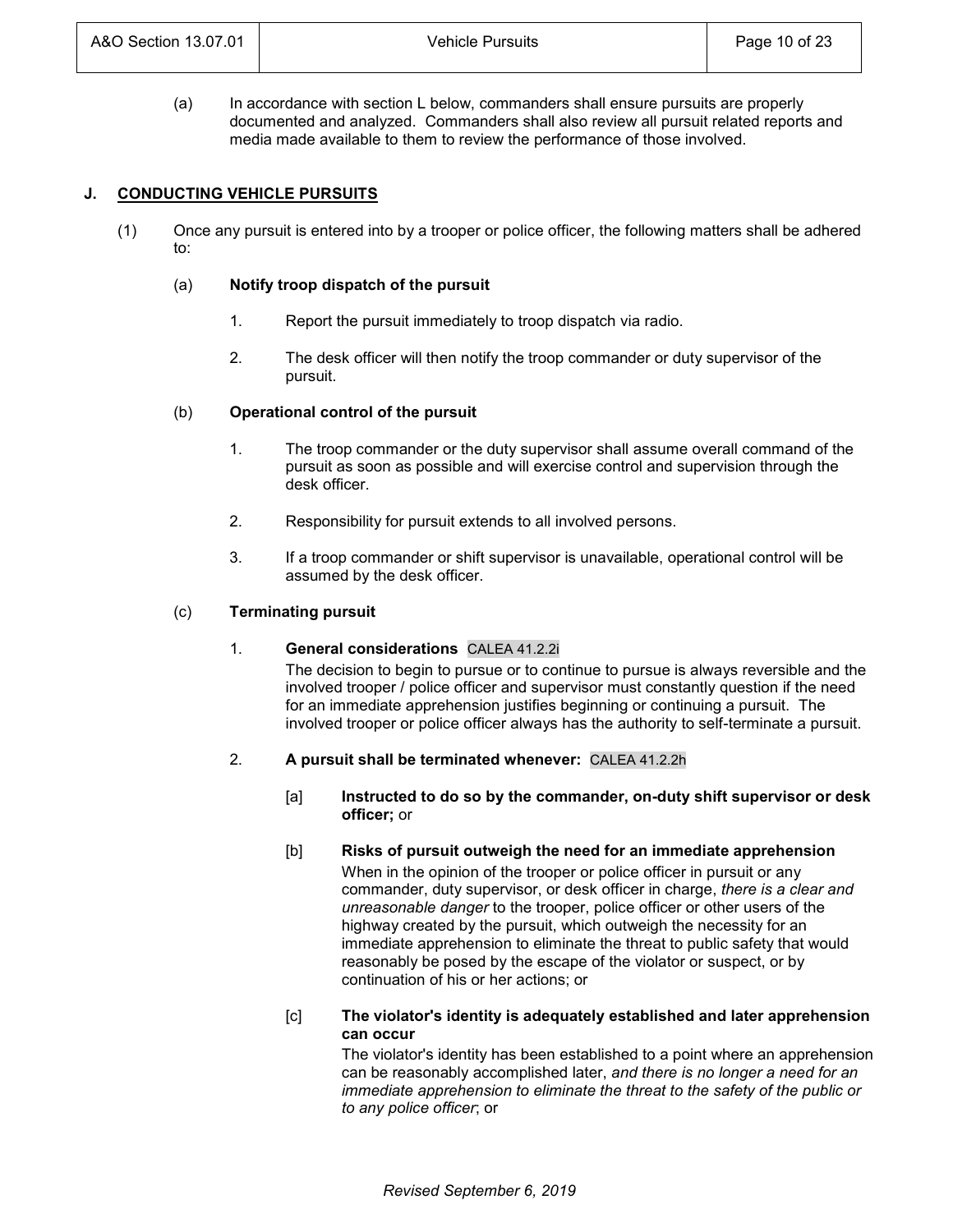## [d] **The pursuing trooper or police officer knows, or is reasonably certain that the fleeing vehicle is operated by a juvenile, and the offense is not a violent felony;**

The stress of a pursuit situation may be more than a juvenile operator can be expected to cope with, and there may be a significantly higher likelihood that a juvenile operator will not properly assess the consequences of dangerous operation of a vehicle during a pursuit; or

## [e] **Poor environmental conditions exist**

Environmental conditions, including the weather, may reasonably be construed to indicate the futility of undertaking or continuing pursuit; or

## [f] **The pursued vehicle location is unknown or its capabilities are excessive**

Situations may happen where the location of the pursued vehicle becomes unknown or the distance between the pursuit vehicle and pursued vehicle becomes so great that further pursuit becomes futile; or

## [g] **Injury to persons occurs or is likely to have occurred**

This most likely occurs subsequent to a traffic crash where one or more persons is injured or is likely to have been injured and there are no other police or medical personnel able to render assistance and no one else immediately available to continue pursuit; or

# [h] **A clear and unreasonable danger exists**

A clear and unreasonable danger exists whenever:

- [1] Vehicle speeds are dangerously excessive or the speed of the pursuing police vehicle dangerously exceeds the speed of any overtaken vehicle; or
- [2] Vehicle or pedestrian traffic requires dangerous maneuvering which exceeds the performance capabilities of the police vehicle or its operator; or

## [i] **Certain unanticipated conditions, events or circumstances occur** If advised of any unanticipated condition, event or circumstance which substantially increases the risk to public safety inherent to the pursuit; or

- [j] **During pursuit of a reckless traffic evader under certain conditions** Pursuit of a reckless traffic evader *into heavy traffic* or *densely populated areas* shall terminate when any of the following conditions also occurs:
	- [1] The reason for the pursuit is a minor traffic offense;
	- [2] There is no reason to believe that a suspect or violator has committed a violent felony;
	- [3] It is reasonable to believe that the violator will cease hazardous operation if pursuit ends;
	- [4] The violator's identity has been established and apprehension can be accomplished later; or
	- [5] Environmental conditions render pursuit futile.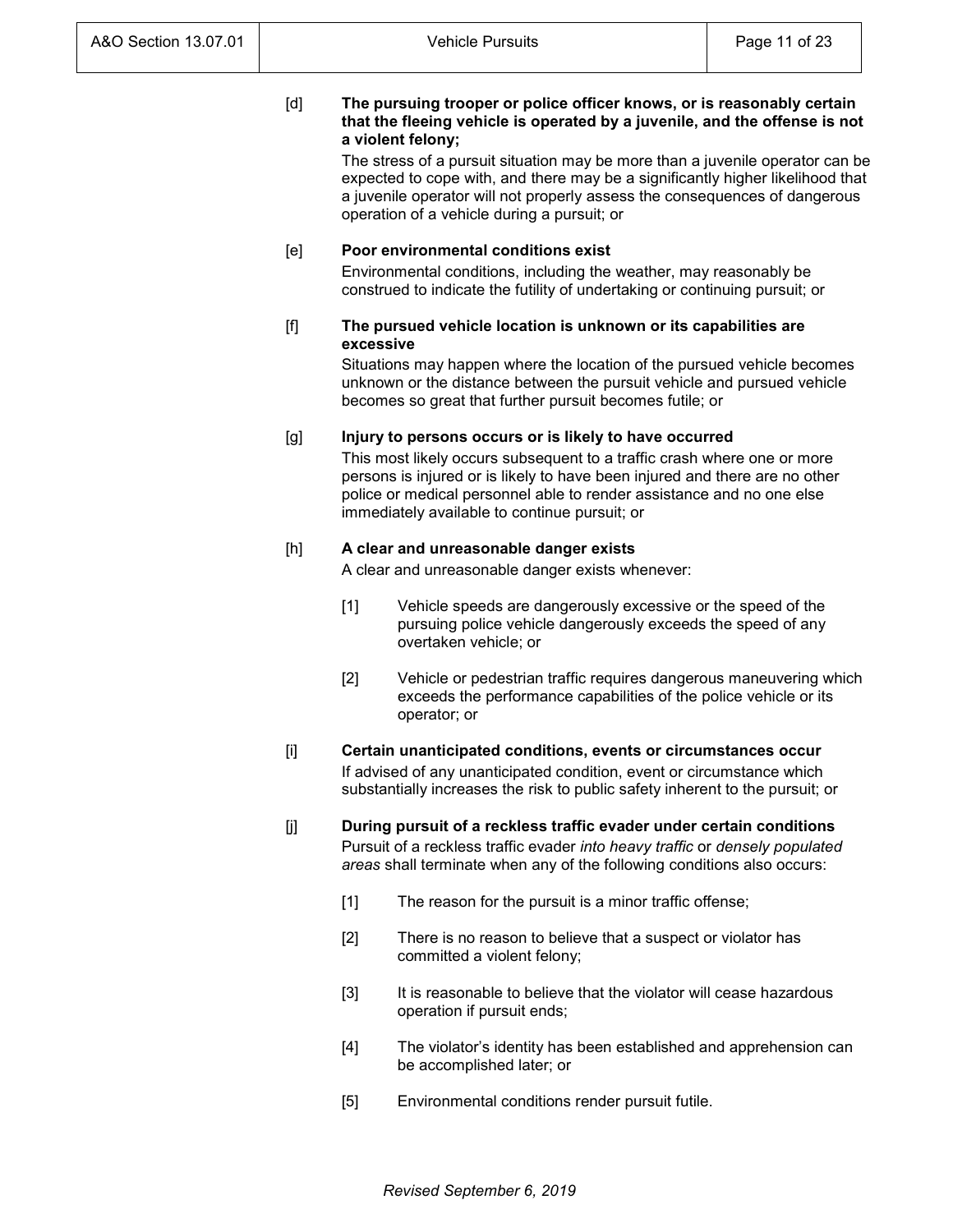3. **Whenever a supervisor or desk officer communicates a termination directive, all pursuing vehicles shall disengage emergency warning devices, cease pursuit and acknowledge termination of the pursuit via the radio. Upon termination of the pursuit, all pursuit units shall pull to the right side of the roadway and stop at the nearest location where it is practical and safe to do so.**

## (d) **Pursuit methods**

The following pursuit methods occur to some degree in all pursuits and may be employed at the discretion of the pursuing trooper:

## 1. **Trailing**

Trailing is simply following and maintaining a safe interval behind the violator, while providing visual and audible signals, which indicate that the violator should stop.

## 2. **Offset Pursuit Position**

Positioning the police vehicle approximately one half vehicle width to either side while trailing permits a view of oncoming or overtaken vehicles and exposes forward facing emergency warning lights to oncoming traffic.

- [a] This position places the trooper or police officer in a better position from which to anticipate the violator's actions due to enhanced forward visibility.
- [b] On approaching an intersection, this position may encourage the violator to turn in a direction opposite to the side on which the police vehicle is located and toward other police units or onto lightly traveled side streets.
- [c] Often a fleeing violator approaching a busy intersection will turn right instead of left to avoid crossing one or more additional lanes of traffic.

## (e) **Overtaking another pursuit vehicle**

Efforts by a back-up unit to overtake a primary pursuit unit or attempts by a primary unit to yield his position to a back-up unit should be sufficiently communicated beforehand between affected parties.

## (f) **Department motorcycle pursuits**

Motorcycles may be used for pursuit in exigent circumstances, including but not limited to: situations where the trooper reasonably believes deadly force has been used by any vehicle occupant, or the pursuit is necessary to protect a life other than the motorcycle operator.

- 1. Department motorcycle operators shall not undertake a high-speed pursuit whenever hazardous road and/or weather conditions exist;
- 2. If a troop or supervisor cannot be immediately contacted during the pursuit, the motorcycle pursuit shall be immediately terminated.
- 3. When the motorcycle unit is joined by a department or another police agency 4 wheeled pursuit vehicle, the motorcycle shall drop back and assume duties as a back-up unit.
- 4. If a second 4-wheel unit joins pursuit, the motorcycle will only follow along at safe speeds.
- 5. Motorcycle units must be acutely aware at all times of the high potential for offensive driving actions that can be used against them.
- 6. Refer to subsection (j) below for pursuing violators operating motorcycles.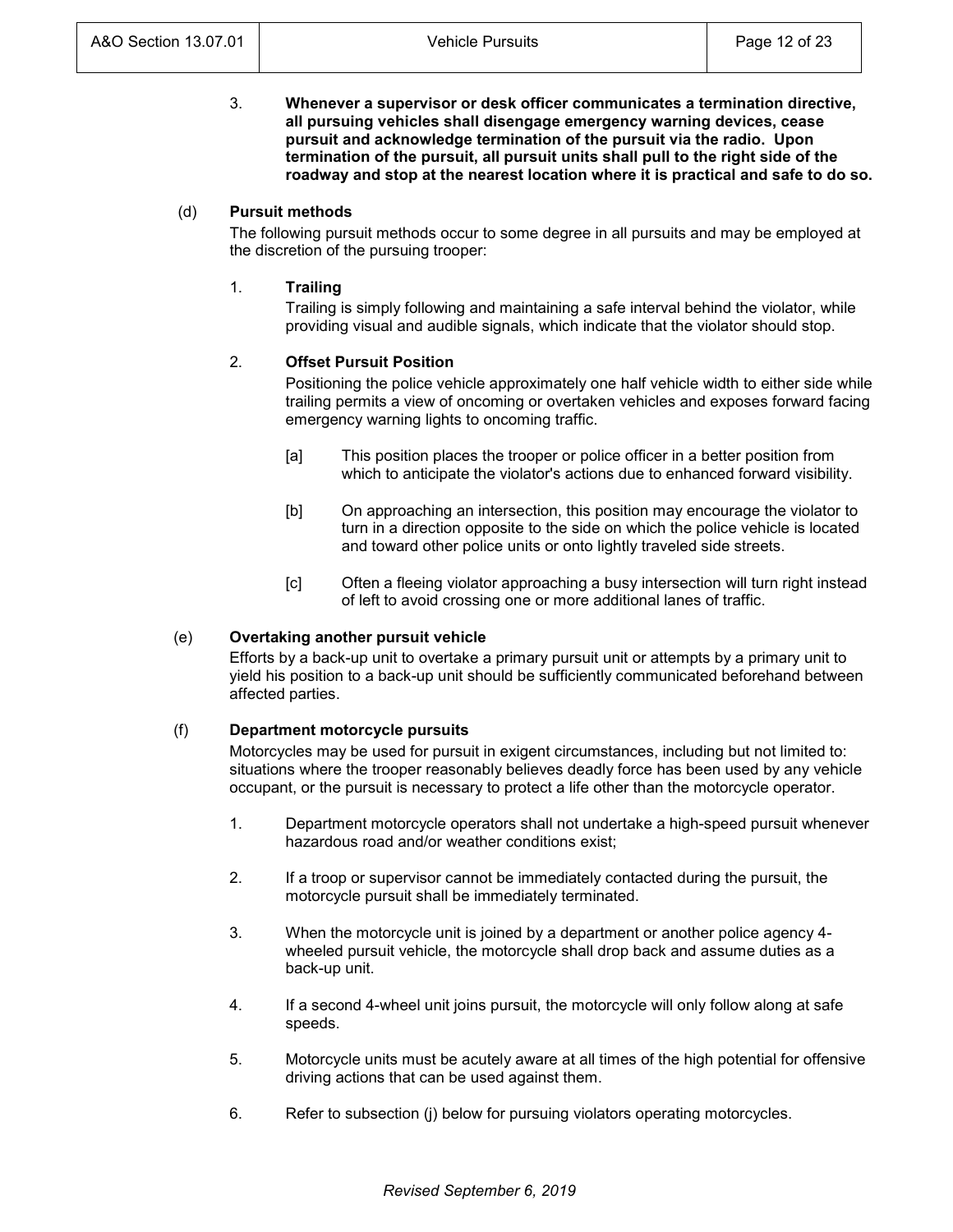## (g) **Other pursuit considerations**

## 1. **Aircraft assistance**

- [a] Whenever a department aircraft establishes visual contact with a pursued vehicle, all ground units shall be so notified by the desk officer immediately.
- [b] The aircraft pilot shall direct the movement of pursuit units and other assistance pursuant to the authority of the commander or supervisor.
- [c] Pursuit units shall continue, but shall reduce their speed while responding to the directions of the aircraft pilot to subsequently locate and apprehend the suspect.

## 2. **Arrest considerations**

Because of the high level of emotions generated during pursuits, troopers and police officers must be aware that any physical force used to apprehend a violator must be reasonable and consistent with both state laws and department policy regarding the use of force.

## 3. **Caravanning is prohibited**

Pursuit units should not form an unbroken line of more than three pursuit vehicles behind a violator.

## 4. **Civilian occupants of police vehicles**

Troopers and police officers shall not engage in pursuits when any passenger in a pursuit vehicle is not a sworn police officer.

[a] If pursuit is contemplated but not yet engaged, passengers may be dropped off at a safe place and retrieved after the pursuit ends.

## 5. **Crossing intersections**

Upon approaching an intersection controlled by traffic signals or signs signaling vehicles to stop or yield to traffic, where a substantial likelihood of a collision exists, *the operator of each pursuit vehicle prior to entering the intersection shall reduce speed or stop as necessary* and shall control the department vehicle so as to reasonably avoid collision with any vehicle or pedestrian. Audible signals and emergency lights must be in use when crossing such intersections.

## 6. **High speed operation**

A trooper or police officer in pursuit may operate his or her vehicle as fast as the condition of his or her vehicle, existing conditions, and his or her driving abilities will safely permit.

## 7. **Number of involved pursuit vehicles**

No more than three department vehicles shall be actively involved in a pursuit, unless directed otherwise by a commander or supervisor, but all troopers and police officers should be alert to the progress and location of any nearby and ongoing pursuit.

## 8. **Offensive driving tactics are limited**

Deliberate contact between vehicles (i.e., intentional collision or ramming) shall not be attempted unless deadly force or potentially deadly force is indicated and permission is obtained from a supervisor.

# 9. **Operating against the flow of traffic is prohibited**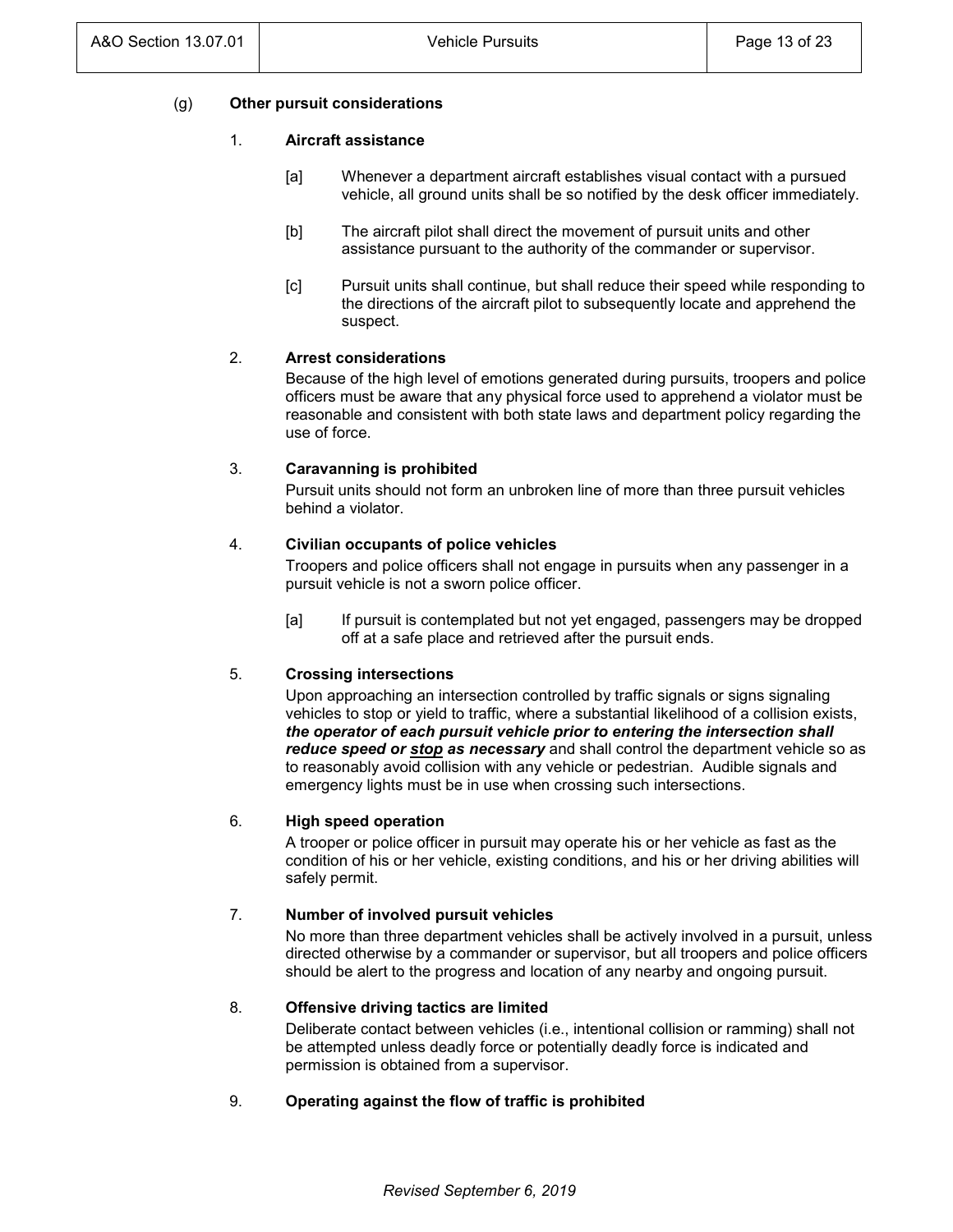A trooper or police officer shall not pursue a violator operating against the flow of traffic on any limited access highway, divided highway, highway access ramp or oneway street.

# 10. **Spacing of vehicles**

All units in active pursuit shall space themselves at reasonable and safe distances to permit adequate braking and reaction times if any preceding vehicle stops, slows, turns, becomes disabled or collides with any vehicle or object.

# 11. **Traffic control devices**

- [a] Extreme caution shall be used whenever a trooper or police officer disregards traffic signs or signals pursuant to C.G.S. §§ 14-283 and 14-290.
- [b] Troopers and police officers shall operate available emergency warning lights and their vehicle siren to alert other motorists to unexpected pursuit vehicle maneuvers.
- [c] A pursuit vehicle entering any intersection against traffic control signals or signs shall slow to safe speeds and be prepared to slow or stop to avoid any collision.

# (h) **Inter-jurisdictional pursuits** CALEA 41.2.2j

- 1. Notice of a pursuit by another agency or troop is not an open invitation to join that pursuit.
- 2. Troopers and police officers shall not join a vehicle pursuit initiated by another law enforcement agency unless they have reasonable cause to believe the vehicle pursuit meets the criteria of this policy.
- 3. The desk officer or duty supervisor will determine if assistance is requested and troopers and police officers shall not join outside pursuits unless:
	- [a] The criteria for participating in a pursuit described in section D above are met; and
	- [b] The supervisor or desk officer has not ordered personnel to refrain from participating in the pursuit.
- 4. During interagency pursuits the pursuit policy of this department shall be controlling upon department troopers and police officers under the direction and jurisdiction of the Division of State Police.
- 5. Communication personnel shall:
	- [a] Prior to alerting field units, obtain essentially the same information that would be provided for a department pursuit.
	- [b] The desk officer shall not direct units into the pursuit without authorization unless no department supervisor or commander is on duty.
	- [c] Use interagency police communications systems whenever possible.
- 6. When alerted to assist an outside agency pursuit, the first unit to arrive will join as a backup unit.
- 7. Additional units must be authorized by a supervisor or commander.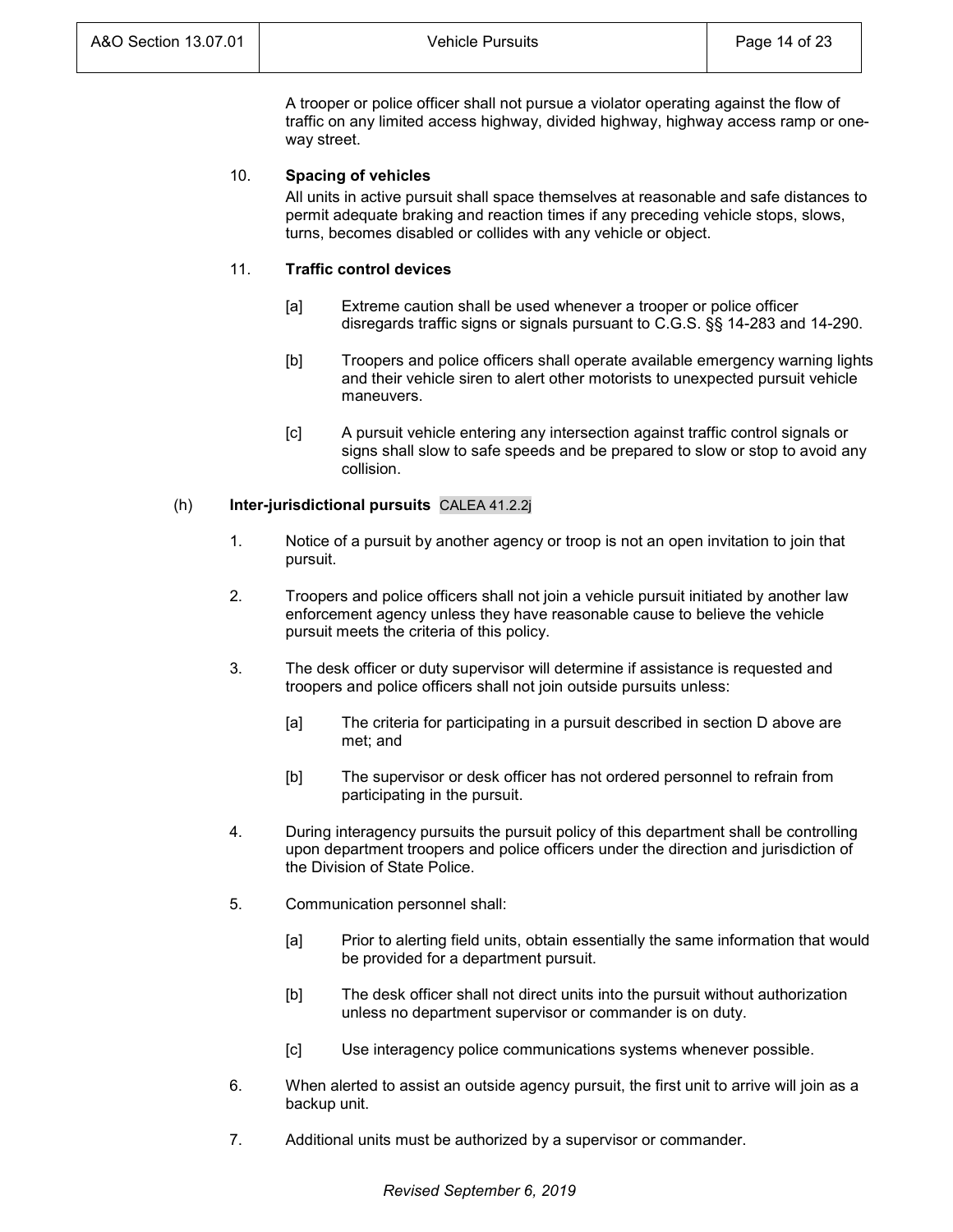- 8. If a pursuit enters the jurisdiction of another police agency or troop, the pursuing troop shall immediately notify the other police agency or troop that has jurisdiction over such area of such pursuit.
- 9. The duty supervisor or troop commander may order notice directed to another police agency or troop that a pursuit is nearing their area. The desk officer or dispatcher should indicate whether this notice is a request for assistance or a courtesy.

## (i) **Pursuing a violator after discontinuation of an original pursuit**

- 1. Whenever a violator out distances a pursuing trooper or police officer and is again observed a reasonably short time later, pursuit may be reinstated as part of the original pursuit, provided the authorization criteria for the pursuit are met at the time of reinstatement.
- 2. If a violator is observed by another trooper or police officer after pursuit has formally ended, that trooper or police officer may stop and identify the operator for anticipated legal action arising from the original pursuit or may arrest the violator for an arrestable crime. If the violator refuses to stop at this time, a new pursuit may be undertaken, provided the authorization criteria for the pursuit are met at that time.

# (j) **Pursuing violators operating motorcycles**

- 1. There are heightened risks when a trooper or police officer engages in a pursuit of a motorcycle. In most cases there is a clear and unreasonable danger that outweighs the need for an immediate apprehension of the pursued motorcyclist.
- 2. Pursuing motorcycles shall only be conducted where the trooper or police officer reasonably believes deadly force has been used by the operator or passenger, or the pursuit is necessary to protect a life other than the motorcycle operator.
- 3. **Pursuing motorcycles for routine motor vehicle violations is prohibited.**
- 4. High speed pursuits whenever hazardous road and/or weather conditions exist shall not be allowed, unless the trooper or police officer reasonably believes deadly force has been used by the operator or passenger, or the pursuit is necessary to protect a life other than the motorcycle operator.

# **K. FORCED STOP PROCEDURES**

# (1) **General considerations** CALEA 41.2.3a

- (a) Forced stop procedures short of deadly force may be considered to stop a fleeing vehicle only after all other reasonable alternatives have failed;
- (b) Forced stop procedures may be considered when the necessity for an immediate apprehension outweighs the dangers presented to involved and innocent persons.
- (c) Forcing vehicles to stop usually presents serious safety hazards to participants and any innocent persons who are present.
- (d) Forced stop procedures must be reasonably and properly applied by troopers and police officers who have received appropriate training in their use. CALEA 41.2.3c

## (2) **Deadly force considerations**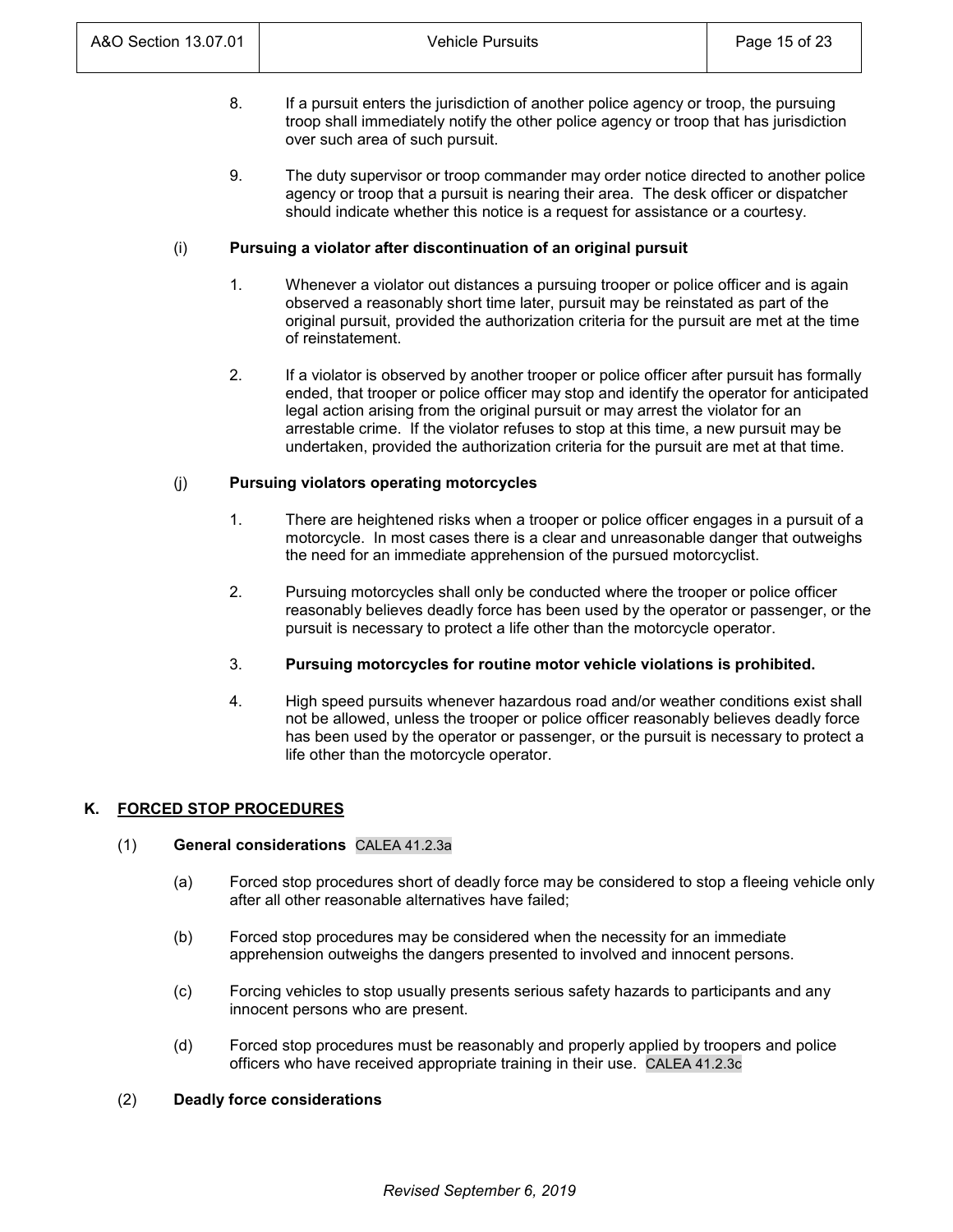- (a) The U.S. Supreme Court has held that the death of a driver of a stolen car was an unreasonable Fourth Amendment seizure of the person due to the placement of a roadblock by police in such a manner that the death of the driver was likely. *Brower v. County of Inyo*, 489 U.S. 593, (1989).
- (b) A concurring opinion in that case held that *Brower v. County of Inyo* was controlled by *Tennessee v. Garner*, 471 U.S. 1, 105 (1985), which held in part that *"there can be no question that apprehension by the use of deadly force is a seizure subject to the reasonableness requirement of the Fourth Amendment."* (471 U.S., at 7, 105 S.Ct., at 1699).
- (c) Use of a roadblock, ramming or forcing a vehicle from the roadway may be employed if deadly force can be reasonably applied to apprehend one of the following persons, after all other reasonable alternatives have been exhausted or would be ineffective:
	- 1. A dangerous fleeing felon;
	- 2. A person for whom there is reasonable cause to believe that the person has committed a violent felony involving an actual or threatened attack which the trooper or police officer has reasonable cause to believe could or has resulted in death or serious physical injury; or
	- 3. Any person who is operating a motor vehicle recklessly and in such a manner as to be reasonably likely to cause death or serious injury to any other person should he or she be allowed to continue operation of the vehicle.

# (3) **Discretionary procedures** CALEA 41.2.3b

# (a) **Boxing In**

Boxing in is a discretionary procedure that can be employed by a trooper or police officer without first obtaining permission from a supervisor or commander.

- 1. Boxing in shall only be performed at relatively low speeds. The use of such a tactic must be carefully coordinated with all involved vehicles, taking into consideration the circumstances and conditions apparent at the time, as well as the potential risk of injury to troopers, police officers, the public and the occupants of the violator vehicle.
- 2. Boxing in normally requires two or more police units to position themselves around the violator to form a box at low pursuit speeds.
- 3. Once the fleeing vehicle is blocked, pursuit vehicles reduce speed slowly and gradually, causing the violator to slow to a stop.
- 4. It must be anticipated that a violator may attempt to maneuver past the lead blocking vehicle or intentionally collide with it or one of the other blocking vehicles to move out of the box.
- 5. Boxing in applied properly is a gradual use of non-lethal force usually directed against an OUI suspect or another driver who refuses to stop when signaled and does not normally require the express permission from a supervisor or commander.

# (4) **Forced stop procedures requiring prior supervisor approval**

The following forced stop procedures are *not* discretionary -- prior approval is required. CALEA 41.2.3d

# (a) **Precondition considerations**

Intentional collisions or ramming may be employed *with permission from the supervisor* if potentially deadly force can be reasonably applied to apprehend one of the following:

1. A dangerous fleeing felon; or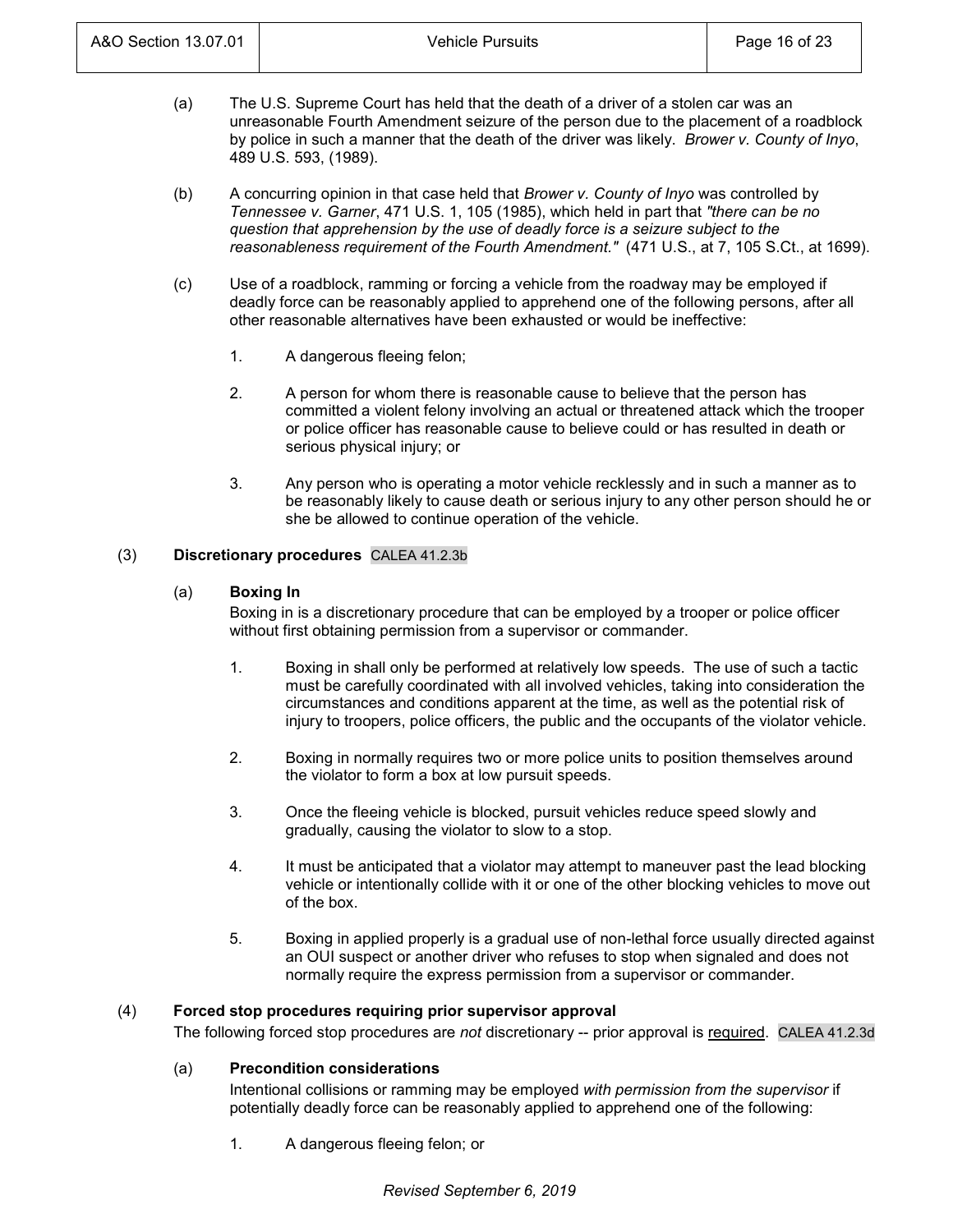- 2. A person for whom there is reasonable cause to believe that the person has committed a violent felony (See definition in section C); or
- 3. A person who is operating a motor vehicle recklessly and in such a manner as to be reasonably likely to cause death or serious injury to another person should he or she be allowed to continue operation of the vehicle.

## (b) **Intentional collision**

- 1. Intentional collision is purposeful contact with a violator's vehicle.
- 2. Intentional collision is normally undertaken at low speeds with both vehicles moving in the same general direction and is intended to cause a violator's vehicle to spin out of control or leave the roadway in a slow and uncontrolled manner.
- 3. Intentional collision is similar to ramming to the extent that the outcome is not always predictable and the technique is considered to involve the use of potentially deadly force.

# (c) **Ramming**

- 1. Ramming is deliberate contact between a police vehicle and a violator's vehicle and is frequently attempted at higher speeds than intentional collision and often is attempted from a direction different from the one in which the suspect vehicle is traveling.
- 2. Because ramming results are less predictable and the energy transfer between vehicles is more likely to cause death or serious injuries, ramming presents a high degree of risk and may constitute deadly force.
- 3. The primary purpose of ramming is to disable a vehicle, not to cause injury.
- 4. Ramming should never intentionally be performed as a head-on collision with another vehicle except at very slow relative vehicle speeds.

# (d) **Potential effects of ramming or intentional collision must always be considered**

When considering intentional collision or ramming, each trooper and police officer must be aware that these actions may result in serious injury or death and may activate vehicle airbags or fuel system shut-offs causing cruiser disablement. If the vehicle battery is damaged, the police radio will not operate.

# (e) **Tire deflation devices / Stop Sticks**

Troopers shall complete the prescribed department training course before using or carrying "Stop Sticks" and other department approved electrical or mechanical devices designed to bring a vehicle to a safe stop.

- 1. Troopers issued Stops Sticks shall carry them in the trunk or cargo area of their assigned vehicle encased in its nylon sleeve and if so equipped, mounted in the provided tray.
- 2. Stop Sticks will only be used after permission is granted from the supervisor or commander who is in operational control of a pursuit or appropriate incident.
- 3. Stop Sticks shall not be deployed to stop motorcycles -- only vehicles with four or more wheels.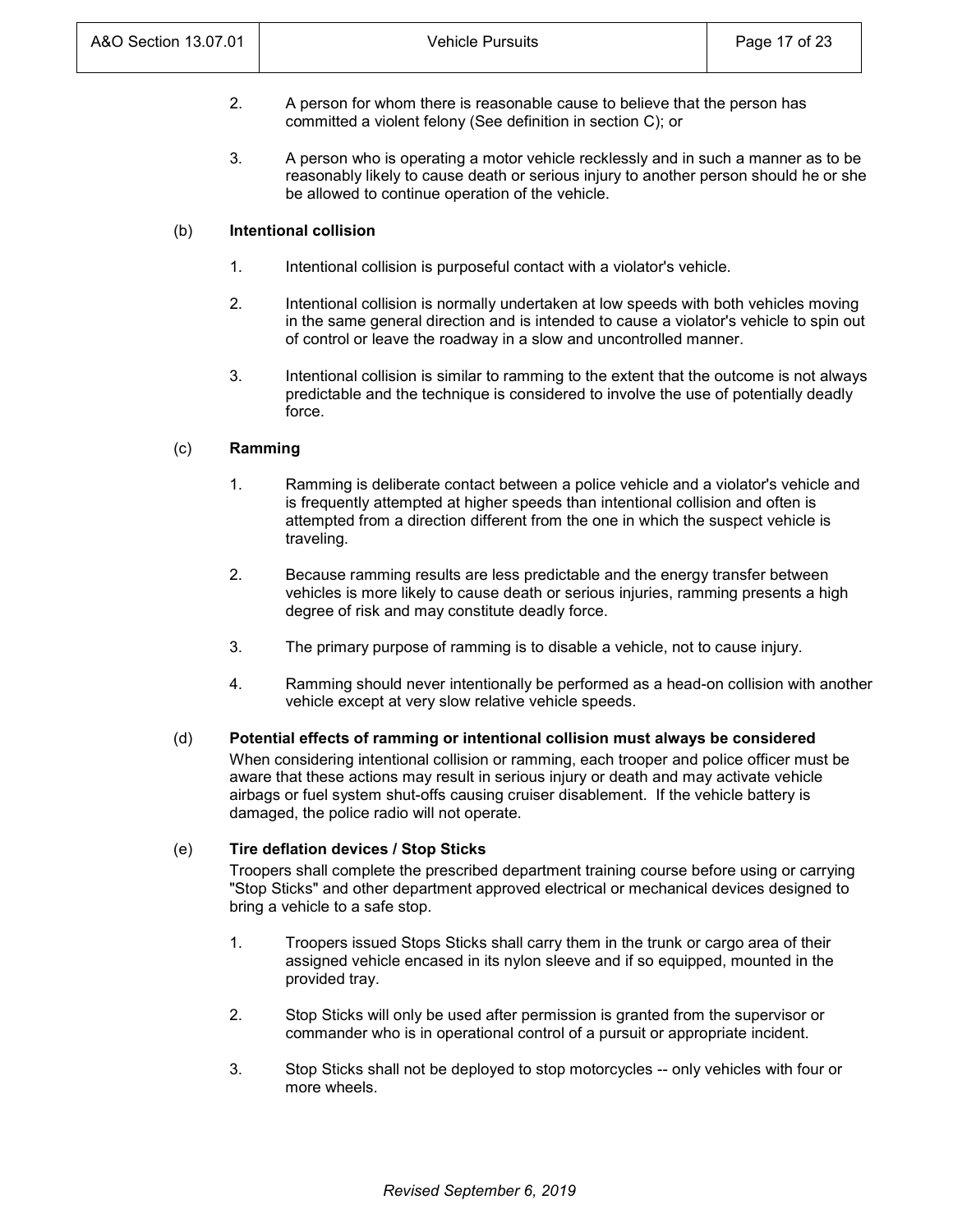| A&O Section 13.07.01 |                                                                                                                                                                                            | <b>Vehicle Pursuits</b>                                                                                                                                                                                                                                                                                      | Page 18 of 23 |
|----------------------|--------------------------------------------------------------------------------------------------------------------------------------------------------------------------------------------|--------------------------------------------------------------------------------------------------------------------------------------------------------------------------------------------------------------------------------------------------------------------------------------------------------------|---------------|
| 4.                   | Stop Sticks may be employed in non-pursuit situations, when a supervisor or<br>commander considers it appropriate to immobilize a vehicle so that a pursuit situation<br>may be prevented. |                                                                                                                                                                                                                                                                                                              |               |
|                      | [a]                                                                                                                                                                                        | Such deployments shall require an analysis and review of the circumstances<br>in accordance with section L below.                                                                                                                                                                                            |               |
| 5.                   | devices:                                                                                                                                                                                   | Troopers and supervisors shall consider the following before deploying Stop Stick                                                                                                                                                                                                                            |               |
|                      | [a]                                                                                                                                                                                        | Is there a position of safety from which the device can be properly deployed?                                                                                                                                                                                                                                |               |
|                      | [b]                                                                                                                                                                                        | Is an adequate line of sight available so that approaching traffic can be<br>monitored?                                                                                                                                                                                                                      |               |
|                      | [c]                                                                                                                                                                                        | What are current or anticipated traffic conditions?                                                                                                                                                                                                                                                          |               |
|                      | [d]                                                                                                                                                                                        | Are road conditions suitable for deployment?                                                                                                                                                                                                                                                                 |               |
|                      | [e]                                                                                                                                                                                        | What effect will weather have, if any?                                                                                                                                                                                                                                                                       |               |
|                      | $[f]$                                                                                                                                                                                      | Is the location suitable for use of the device?                                                                                                                                                                                                                                                              |               |
|                      | [g]                                                                                                                                                                                        | Do adequate communications exist between pursuit and deployment<br>personnel?                                                                                                                                                                                                                                |               |
|                      | [h]                                                                                                                                                                                        | What concerns do you have for vehicle passengers, vehicle type or any<br>cargo or other contents?                                                                                                                                                                                                            |               |
| 6.                   |                                                                                                                                                                                            | Any trooper deploying a tire deflation device shall complete a written report of the<br>incident to be submitted to the supervisor assigned to conduct a critique of the<br>department's involvement in such pursuit (or deployment of a tire deflation device).<br>Such report shall include: CALEA 41.2.3e |               |
|                      | [a]                                                                                                                                                                                        | The exact location, roadway surface type and roadway surface condition<br>where the tire deflation device was deployed;                                                                                                                                                                                      |               |
|                      | [b]                                                                                                                                                                                        | The weather and roadway conditions at the time of deployment;                                                                                                                                                                                                                                                |               |
|                      | [c]                                                                                                                                                                                        | The type of tire deflation device used, the manner in which the device was<br>deployed (e.g. sleeved, singular), and the estimated speed of the violator<br>vehicle at the time of deployment;                                                                                                               |               |
|                      | [d]                                                                                                                                                                                        | The number of vehicle tires known to be punctured, and what vehicle they<br>are associated with (i.e. violator, police, uninvolved).                                                                                                                                                                         |               |
|                      | [e]                                                                                                                                                                                        | A full description of any property damage incurred as a result of deployment,<br>as well as any resulting injuries (obtain photographs when feasible);                                                                                                                                                       |               |
|                      | [f]                                                                                                                                                                                        | The estimated distance which the violator vehicle traveled after running over<br>the device, if deployment was successful; and                                                                                                                                                                               |               |

- [g] A description of any problems encountered during the deployment of the tire deflation device.
- 7. Deployed Stop Sticks that have been struck by vehicles or otherwise damaged shall be returned to Fleet for replacement.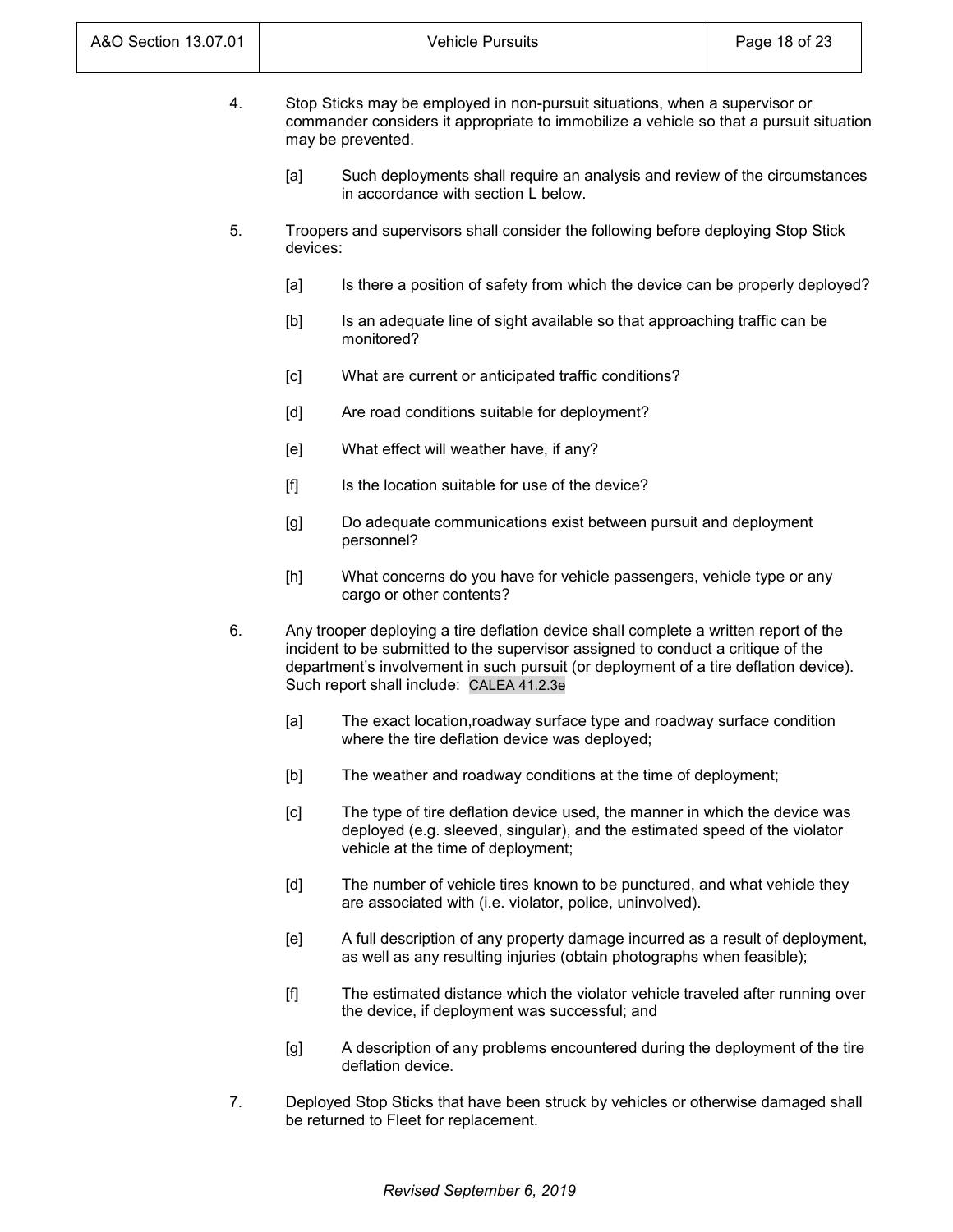## (5) **Use of roadblocks**

## (a) **Stationary Roadblock**

A stationary roadblock places one or more police vehicles in the traveled portion of a highway to block the road and deny the passage of a violator. A route through the roadblock is almost always permitted so that a slow moving vehicle can pass through safely, otherwise the involved risks may increase to a constitutionally unacceptable level of force. In any case, a roadblock must be authorized by a supervisor after consideration of the necessity of applying deadly physical force to end the pursuit.

# 1. **Total roadblock**

- [a] A total roadblock physically blocks the entire roadway using vehicles, materials or devices that leave no room for an approaching vehicle to continue.
- [b] A total roadblock may only be used when it is known or when there are reasonable grounds to believe that a pursued vehicle:
	- [1] Contains a dangerous fleeing felon who has committed a life threatening felony; or
	- [2] Has committed a felony assault, which has resulted in serious or life threatening injury or death.

# 2. **Partial roadblock**

- [a] A partial roadblock is an incomplete blocking of a roadway, which provides an avenue of escape, but which causes a pursued vehicle to slow down to be stopped by pre-positioned police units.
- [b] A partial roadblock is used:
	- [1] To stop a dangerous fleeing felon; or
	- [2] When there is reasonable cause to believe that continued operation of a violator's vehicle may cause serious injury or death to the trooper / police officer or any other person.

# 3. **Conducting a roadblock**

- [a] Whenever a roadblock is established, consideration shall be given to the safety of the violator, pursuing troopers and police officers, hostages or passersby.
- [b] Using a private vehicle as a roadblock barrier or establishing a roadblock in a congested area is prohibited and only one or more unoccupied police vehicles may be used.
- [c] A roadblock shall be established only in locations where an operator of an approaching vehicle has sufficient visibility and distance to be able to stop without colliding with any barrier, person or vehicle.
- [d] An unnecessary backup of traffic should be avoided by providing an avenue of escape for vehicles approaching the barrier or using available pull-off areas in an attempt to prevent collisions.
- [e] Emergency warning lights shall be operated continuously at roadblocks.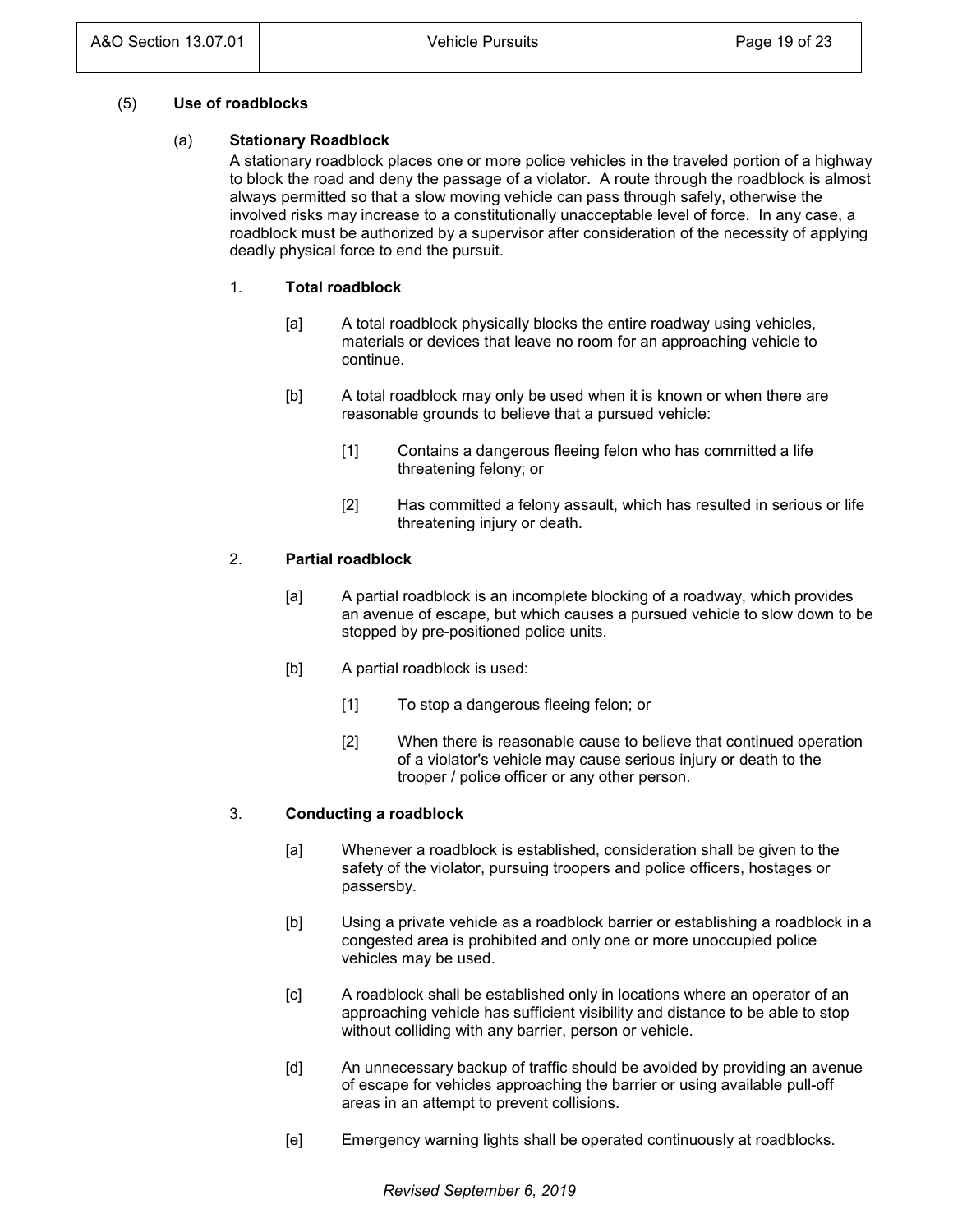- [f] A partial roadblock is designed to slow the suspect vehicle so that the violator may be apprehended by pre-placed chase vehicles and *in almost every case is preferable to the use of a complete roadblock*.
- [g] A stationary roadblock must be authorized by the supervisor, and can be established and supervised by the ranking trooper at the site where the roadblock is to be placed.

# (b) **Rolling "road block"**

A rolling roadblock involves positioning one or more police vehicles in the path of a violator's vehicle, with the intent to slow him to a stop. This may be performed by one police vehicle swerving back and forth from lane to lane (a difficult maneuver requiring anticipation of the violator's movements) or by two or more police vehicles moving along a highway in echelon or driving abreast to block all traffic lanes.

# (6) **Discharging a firearm into or at a fleeing motor vehicle**

- (a) Shooting into or at a moving vehicle is generally ineffective and the involved hazards are always great.
- (b) No trooper or police officer shall discharge any firearm into or at a fleeing motor vehicle, unless such trooper or police officer has a reasonable belief that there is an imminent threat of death to such trooper or police officer or another person posed by the fleeing motor vehicle or an occupant of such motor vehicle.
- (c) Troopers and police officers shall be further guided by the following considerations:
	- 1. If a violator is shot while driving, the un-piloted vehicle may become an uncontrolled hazard.
	- 2. If the violator is not alone, passengers for whom deadly force is inappropriate will be exposed to great risk.

# (7) **Intentionally positioning oneself in front of a fleeing motor vehicle prohibited**

No trooper or police officer shall intentionally position his or her body in front of a fleeing motor vehicle, unless such action is a tactic approved by the Connecticut State Police Training Academy and such tactic is employed in a manner consistent with the trooper or police officer's training.

(a) Troopers and police officers should also avoid intentionally positioning his or her body in the potential path of travel any motor vehicle where there is a high likelihood that such vehicle will attempt to flee.

# **L. VEHICLE PURSUIT REPORTING AND REVIEWING**

# (1) **After-pursuit reporting requirements** CALEA 41.2.2k, 41.2.3e

- (a) The supervisor having operational control of the pursuit shall complete a synopsis of the facts and circumstances of the pursuit to be submitted through the chain of command to the Office of Field Operations for inclusion on the next published morning report.
- (b) Any trooper or police officer who participates in a vehicle pursuit shall complete an incident report or supplemental report documenting their involvement in such pursuit, submitting such report to the supervisor assigned to conduct the analysis and critique of such pursuit.
	- 1. This includes serving as a primary unit, becoming involved as a backup unit to another law enforcement agency's pursuit, or employing a forced stop procedure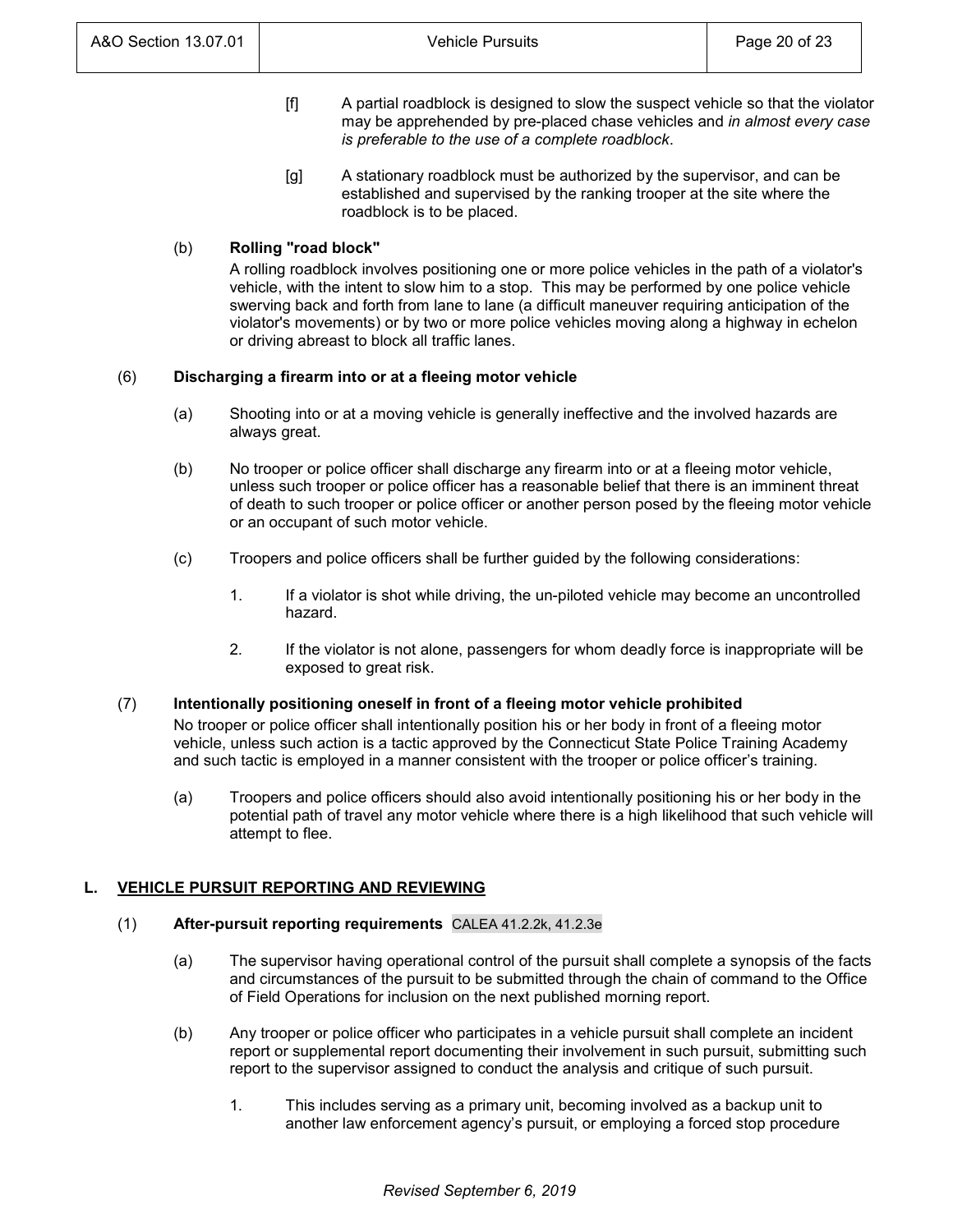including but not limited to boxing in, ramming, or deploying a tire deflation device (whether successful or not).

- (c) The supervisor having operational control of the pursuit shall complete and submit to the Troop Commander the Motor Vehicle Pursuit Summary, Analysis, and Critique Report, DPS-63-C, within 14 days of the pursuit. The report shall be completed electronically within the Record Management System (RMS) to allow for proper tracking and gathering of statistical data pursuant to applicable policies and statutes, and all fields shall be completed to the greatest extent possible.
	- 1. The on-duty shift supervisor shall document his or her investigation of the pursuit as a Type 7 Call for Service (CFS) event number in CAD.
		- [a] A single Type 7 CFS number shall be used to document a circumstance in which multiple administrative reports are completed as part of a supervisor's investigation of a related series of events (e.g. a use of force event and/or employee injury results as part of a pursuit).
			- [1] Commanders shall ensure that all necessary administrative reports are clearly assigned and completed.
	- 2. In addition to other sound investigative methods, any pursuit review shall include a review of all available mobile video recorder (MVR) and body worn camera (BWC) footage available, as well as any other reasonably available pertinent external video footage.
	- 3. Any deployment of tire deflation devices by troopers or police officers shall be noted by the investigating supervisor utilizing the Tire Deflation Device Information section within the DPS-63-C report.
		- [a] Any deployment of a tire deflation device unrelated to a pursuit shall still be documented, evaluated and analyzed by the duty supervisor utilizing an abridged version of the DPS-63-C in the RMS.
	- 4. The investigating supervisor shall conclude whether or not the pursuit was conducted within department policy and the statewide pursuit policy, explaining the rationale for those deemed not in compliance.
	- 5. The Pursuit Summary, Analysis and Critique report shall include all known specific facts of the pursuit as indicated on the data fields on the DPS-63-C. Any matters requiring further explanation or not otherwise described by any of the pre-set data fields shall be detailed in the Caption Guide of the DPS-63-C.
	- 6. A "Conclusion" which evaluates the pursuit overall including the actions of the involved troopers and police officers shall be written at the end of the Caption Guide.
	- 7. Any deficiencies or problem areas, and lessons learned to improve future performance shall be written at the end of the Investigating Supervisor's Review following the Caption Guide.
	- 8. The investigating supervisor should also review the pursuit with the involved trooper(s) and/or police officer(s) as part of an after-action review.
- (d) The Troop Commander shall thoroughly review the summary, analysis, and critique.
	- 1. Upon review, the Troop Commander shall approve the submitted critique (in electronic format, if available) and submit through the chain of command to the Commanding Officer of Field Operations within 30 days of the pursuit.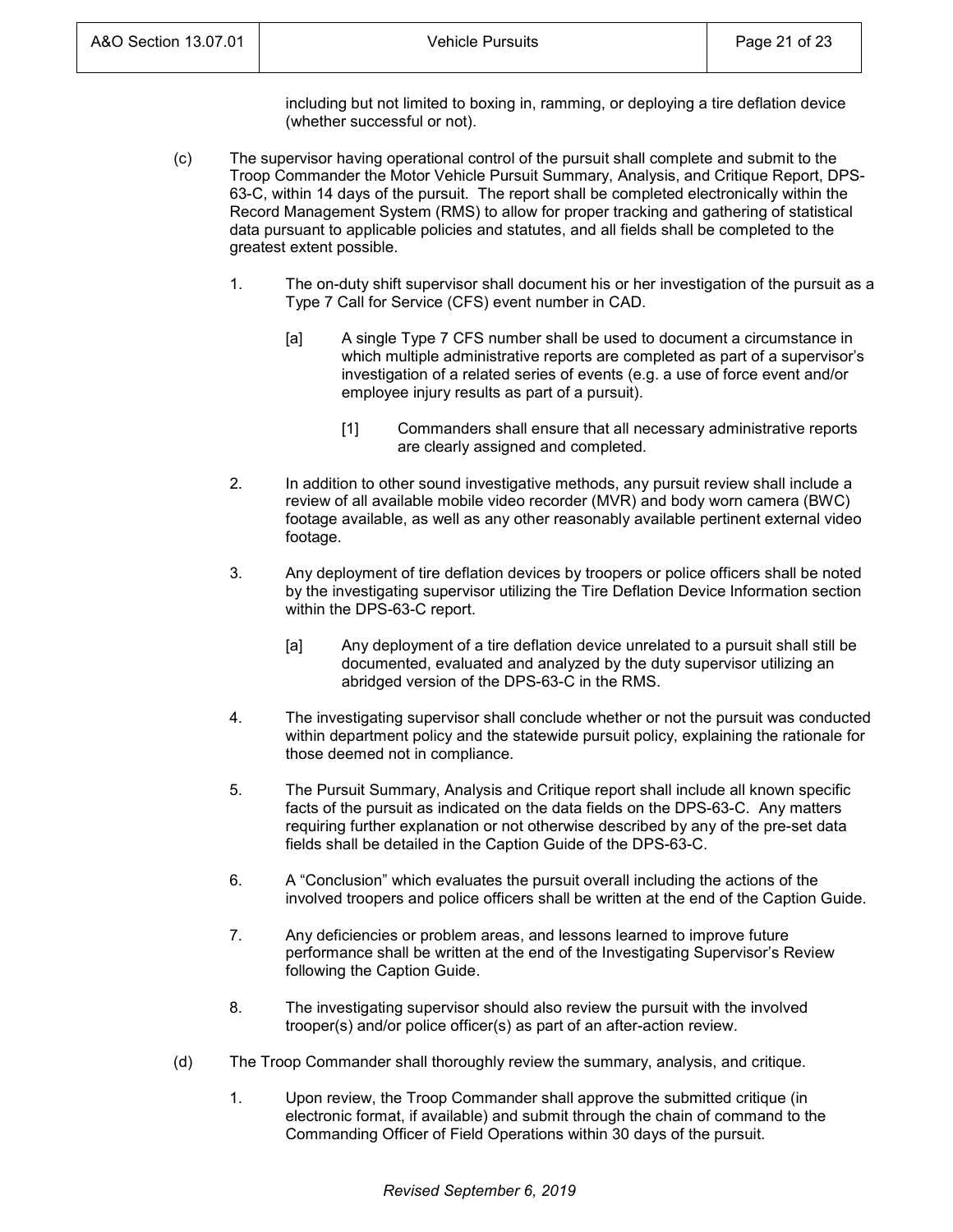2. Commanders are encouraged to utilize the information learned as a result of the Pursuit Summary, Analysis and Critique for training purposes for all troopers under their command.

## (2) **Pursuit reporting requirements to the Police Officer Standards and Training Council (POSTC)**

- (a) In accordance with C.G.S. § 14-283a, a form shall be submitted to POSTC following each pursuit engaged in by any trooper or police officer, detailing information as required on the standardized form as promulgated by POSTC.
	- 1. This form shall be completed within the RMS and be generated (to the greatest extent available) from information gathered in the DPS-63-C, Motor Vehicle Pursuit Summary, Analysis, and Critique Report, as completed by the supervisor having operational control of the pursuit.
- (b) In accordance with C.G.S. § 14-283a the Commissioner shall submit an annual report to the Police Officer Standards and Training Council (POSTC) regarding pursuits by troopers and police officers consistent with the standardized form as promulgated by POSTC, no later than January 31 of each year, for the period of the prior calendar year.

## (3) **Preparation of Annual Vehicle Pursuit Summary and Analysis Report** CALEA 41.2.2l

- (a) The Research and Planning Unit shall prepare an Annual Vehicle Pursuit Summary and Analysis Report and forward the report to the Commissioner for approval as soon as practical after the close of each calendar year.
- (b) The Annual Vehicle Pursuit Summary and Analysis Report shall contain at least the following information:
	- 1. Total number of pursuits;
	- 2. Numbers of pursuits, which resulted in:
		- [a] Crashes;
		- [b] Injuries;
		- [c] Deaths;
		- [d] Apprehensions.
	- 3. The number and types of vehicles involved in accidents crashes (i.e., department or other police, violator, or third party vehicles);
	- 4. A description of persons injured or killed (i.e., department or other police, violators, third party vehicle occupants or pedestrians);
	- 5. Number of violators and others involved, including passengers, who are apprehended in pursuit incidents;
	- 6. Reason given for initiating, or terminating the pursuit;
	- 7. Number of pursuits terminated by the desk officer, trooper or supervisor.
- (c) The Annual Vehicle Pursuit Summary and Analysis Report shall also include an analysis of pursuit reports to determine if any trends or patterns exist that may require additional training, equipment, policy revisions and/or reporting procedure modifications.